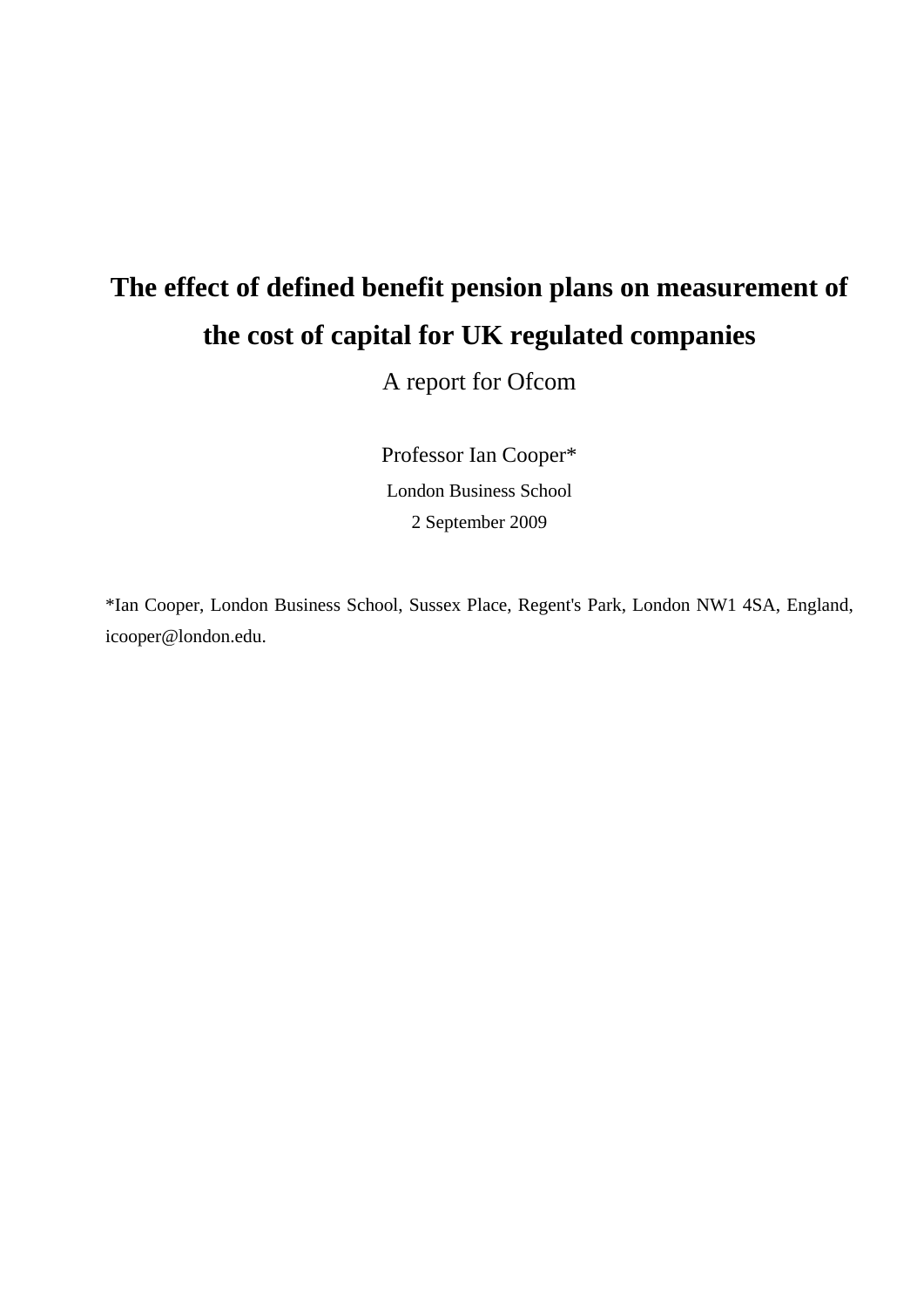#### **SUMMARY**

In this report for Ofcom I examine whether there is a robust way to make an adjustment for the presence of defined benefit ("DB") pension plan when estimating the cost of capital for regulated UK companies.

In the academic finance literature, there is a simple formula for this adjustment, first proposed by Jin, Merton, and Bodie ("JMB"). The logic of the formula is that for a firm with a large DB plan a lot of the observed equity risk could emanate from the pension plan. In that case, the measured equity beta will reflect much more than the "pure" asset beta of the operating business. The observed beta should be reduced before being used as the basis for the cost of capital of the operating business.

The JMB formula for the size of the adjustment depends on two things:

- The gross value of the pension fund relative to the value of the firm's operating business.
- The difference between the betas of the assets and liabilities of the pension plan.

Using this formula, the size of the adjustment for companies with significant DB plans can be very large. In other words, the estimated "pure" operating asset beta can be much lower than the observed conventional asset beta. In particular, if this type of adjustment were applied to some regulated UK firms, it would have a significant impact on allowable returns.

Because the potential size of the adjustment is so large, I investigate the robustness of the approach in two ways. I examine the assumptions of the procedure and the degree to which they are supported by the literature. I also attempt to apply the procedure to a sample of regulated UK companies chosen by Ofcom.

The literature review reveals several important shortcomings of the JMB formula. In particular, it requires estimates of:

- The degree to which credit risk of the firm is passed to pensioners;
- The way in which the pension plan affects the operating costs, wage-bargaining, and other features of the operating strategy of the firm;
- The degree to which the tax system absorbs part of the pension risk;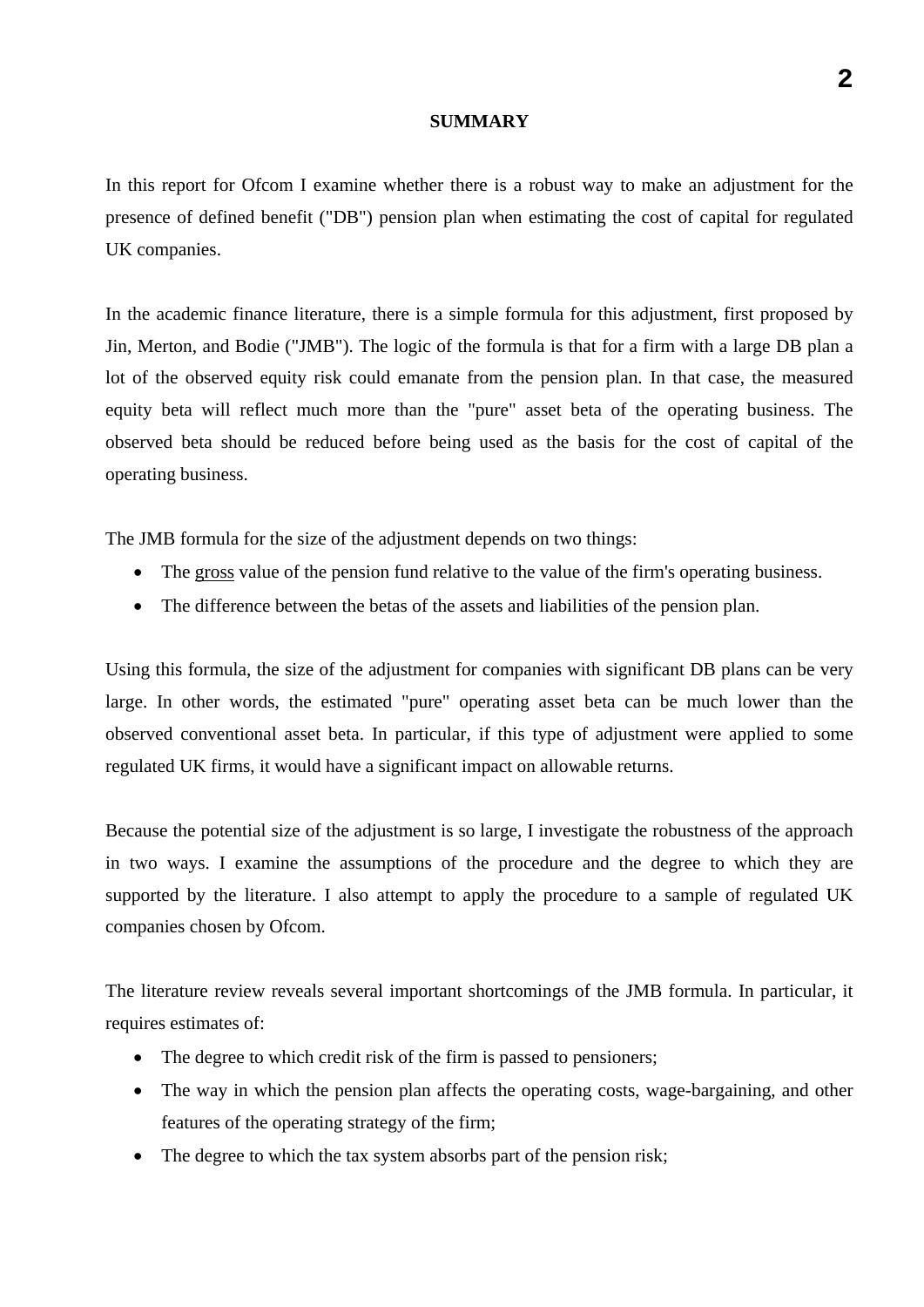- The way that the value of pension liabilities responds to changes in the stock market via, for instance, changed expectations about real wage growth;
- How to reflect their very long duration in the estimated beta of pension liabilities;
- How to include in the adjustment the possibility that regulation will operate to pass part of the pension risk to customers;
- How to allow for possibility that the short-term share price fluctuations, on which measured betas are based, may not immediately and fully reflect the short-term fluctuations in the pension plan.

There is no definitive conclusion regarding any of these in the literature. All of them give rise to significant measurement problems.

To give the analysis substance in the UK regulatory context I apply the analysis to seven regulated UK companies selected by Ofcom which have large DB pension plans. I investigate whether there is a robust way of adjusting their asset betas for the presence of these pension plans. I find that the difficulties listed above are, in fact, material for these companies. There is no robust way of making a quantitative adjustment to the cost of capital for the presence of the DB pension fund for these companies.

I do find that the direction of the adjustment is probably downwards, but its size is indeterminate. I also find that the effects listed above generally make the size of the adjustment much smaller than a naïve application of the JMB method would imply. In particular, the most naïve version of the JMB method gives implausibly low estimates of the cost of capital for firms with very large DB plans.

In summary, therefore, there is in my opinion no robust procedure which can be used to reliably estimate the size of the adjustment which should be made to the cost of capital for a DB pension plan. Any adjustment would, in my opinion, be subjective and a matter of regulatory judgement.

In my opinion, for an industry with companies that do not have DB plans the simplest way of estimating a "pure" operating asset beta is to use those companies and not to attempt to make adjustments to the cost of capital of firms with large DB plans. Where a regulated company is unique, this is not an option and all the above difficulties apply.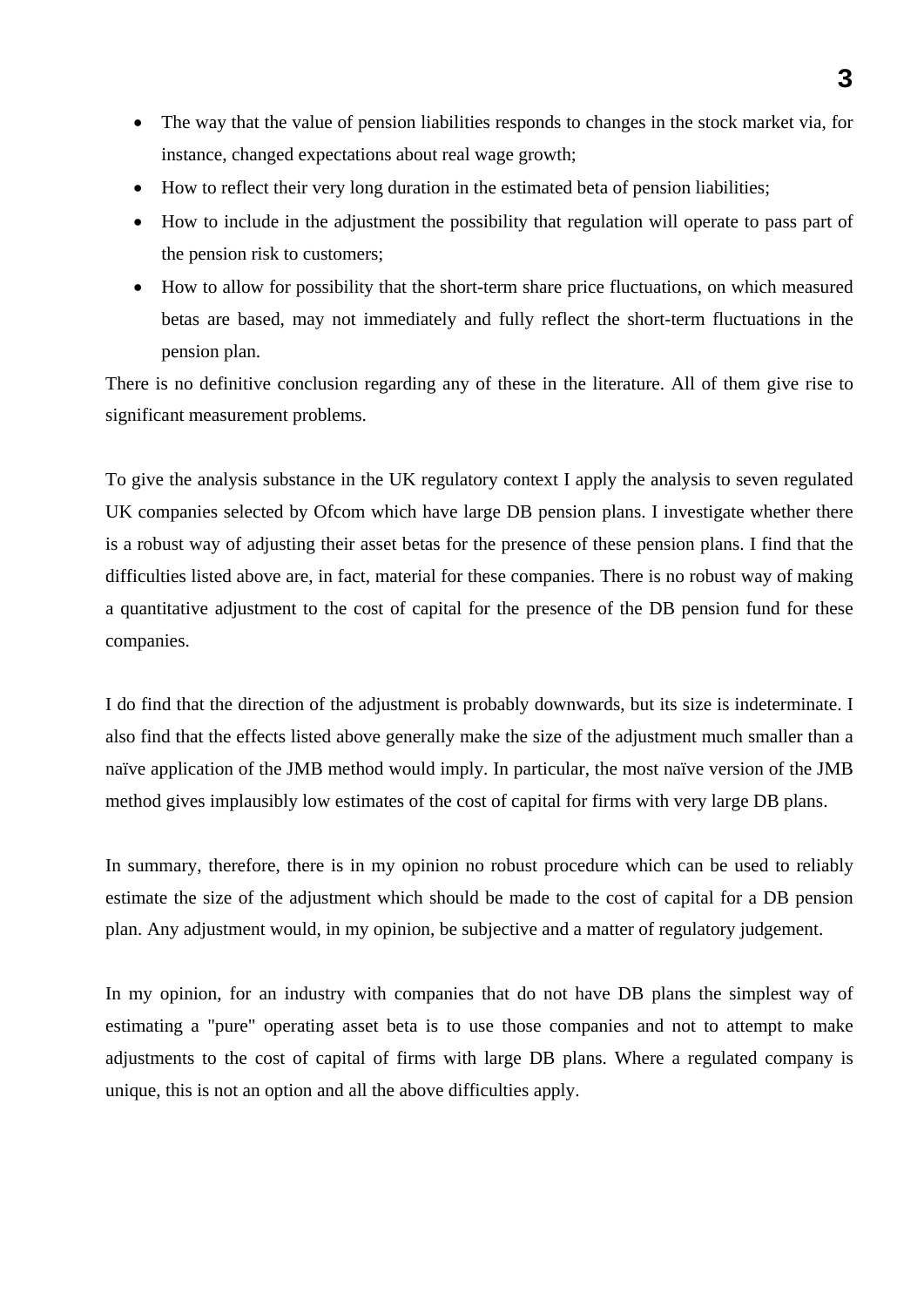#### **1. Introduction**

UK regulators often use the cost of capital of regulated firms as an input to the regulatory process. Cost of capital estimates are typically based on the weighted average costs of the debt and equity of regulated firms. Some regulated firms have large defined benefit ("DB") pension plans. For these firms the observed cost of capital reflects the risks of both their operating businesses and their pension plans. In such cases the regulator may wish to know the cost of capital of the operating business separated from any risk emanating from the pension plan.

Estimating the cost of capital for a firm stripped of the risk of its DB pension plan (the "pure" operating asset beta) is a complex task. It involves:

- Measuring the systematic risks of the assets and liabilities of the DB plan;
- Deciding how the risk of the assets and liabilities of the DB plan combine to generate systematic risk for the net value of the plan;
- Deciding how the net systematic risk emanating from the pension plan is reflected in the observed equity prices of the firm, on which the firm's observed cost of capital is based;
- Deciding how the observed cost of capital should be adjusted to eliminate the impact of the net risk emanating from the pension plan.

Even if this can be done and a "pure" operating asset beta is estimated, the resulting number must be used with care. A cost of capital based on this number must be applied to cash flows and asset values which are consistent with the application of a "pure" operating asset cost of capital.

In this report for Ofcom I examine whether adjustments for the presence of DB pension plans should be made when estimating the cost of capital for regulated UK companies. As I show in the next Section, using one standard approach the size of the adjustment for companies with significant DB plans can be large. The logic is that if a lot of the observed equity risk is emanating from the pension plan, then the "pure" operating asset risk must be lower than the observed asset beta. If this type of adjustment were applied in UK regulation it would have a significant impact on allowable returns. Therefore, in the remainder of the report I investigate the robustness of the approach and its practicality for application to regulated UK companies. The structure of the report is as follows. In Section 2 I summarise the standard analysis of the effect of a DB plan on the observed asset beta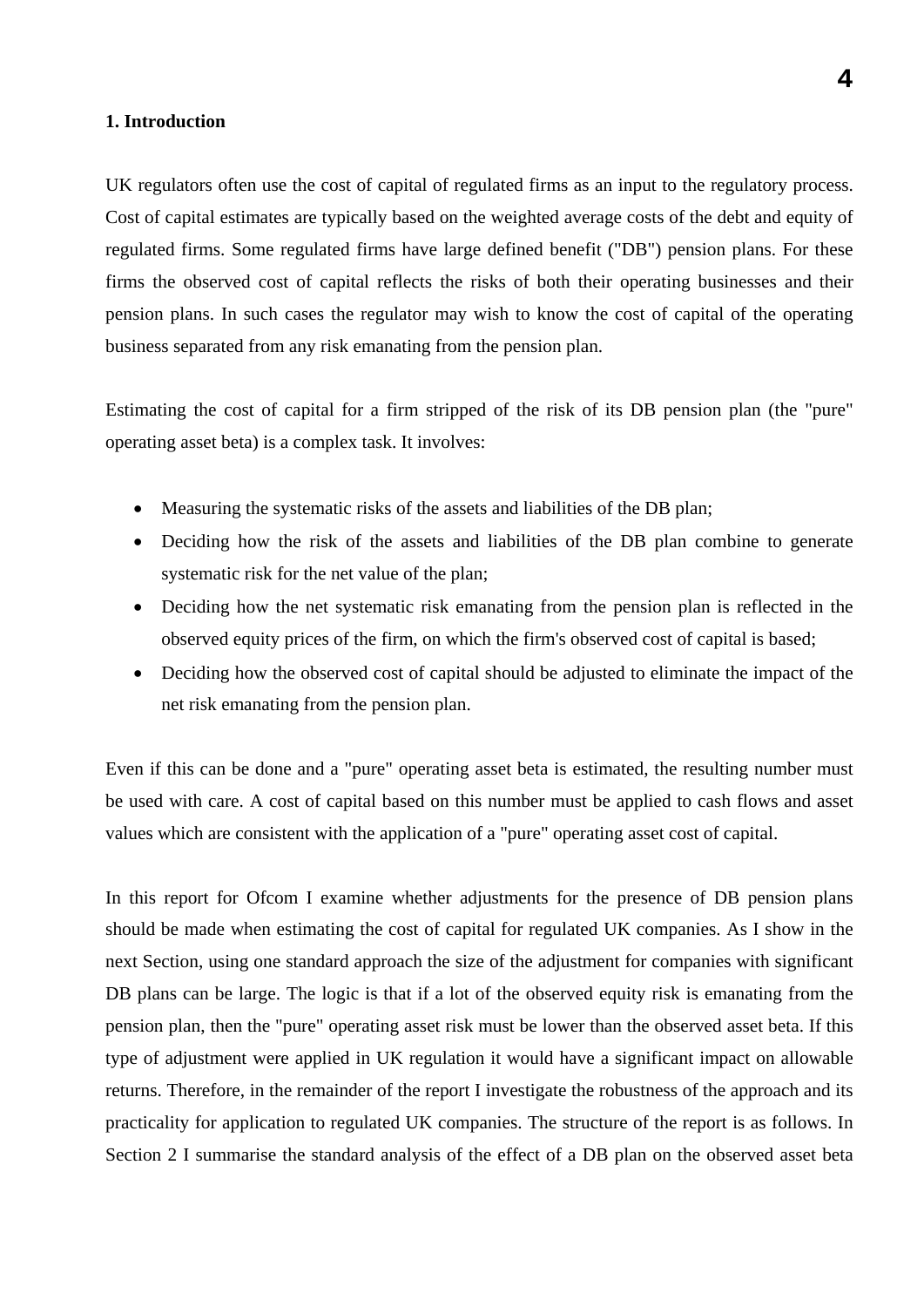and one method proposed to adjust for it. In Section 3 I summarise the broader literature and its implications for this procedure. In Section 4 I apply the analysis to seven regulated UK companies selected by Ofcom which have large DB pension plans and investigate whether there is a robust way of adjusting their asset betas for the presence of these pension plans. Finally, in Section 5 I give a summary and the conclusions of the report.

#### **2. The Jin, Merton, and Bodie approach**

 $\overline{a}$ 

A procedure for adjusting the observed asset beta for the presence of a DB pension fund has been suggested by Jin, Merton, and Bodie (2006) ("JMB"). It takes the standard asset beta of the firm and deducts from it an estimate of the risk emanating from the DB plan in order to give a "corrected" estimate of the pure operating asset beta. This is a useful starting point for the analysis in this report. In this Section I explain the JMB procedure and then, in later Sections, use it as the basis for a discussion of whether such an adjustment is possible for regulated UK firms.

The key to understanding the JMB procedure is to appreciate that the starting point for any cost of capital calculation is the observed systematic risk of traded equity.<sup>1</sup> In the standard asset beta calculation the beta of equity and the beta of debt are combined to give an estimate of the asset beta of the business:

$$
\beta_{E+D} = \frac{E}{E+D} \beta_E + \frac{D}{E+D} \beta_D \tag{1}
$$

where  $\beta_{F+D}$  is the conventionally estimated asset beta, D is the market value of debt, E is the market value of equity,  $\beta_p$  is the debt beta, and  $\beta_\kappa$  is the equity beta. The asset beta may then be used with the other parameters of the capital asset pricing model ("CAPM") to determine the cost of capital.

For a firm with no DB pension plan, the aggregate of equity and debt represent the total claims on the operating assets of the firm, as illustrated by Panel A of Figure 1. Therefore, the observed betas

<sup>&</sup>lt;sup>1</sup> Throughout this document I discuss the effect of DB pension plans on the cost of capital using asset betas as the focus of the discussion. Similar analysis would apply if the cost of equity were estimated using other approaches, such as the dividend discount model. However, it is convenient to use the asset beta approach because estimation of the beta of the pension fund is more straightforward than applying these other approaches.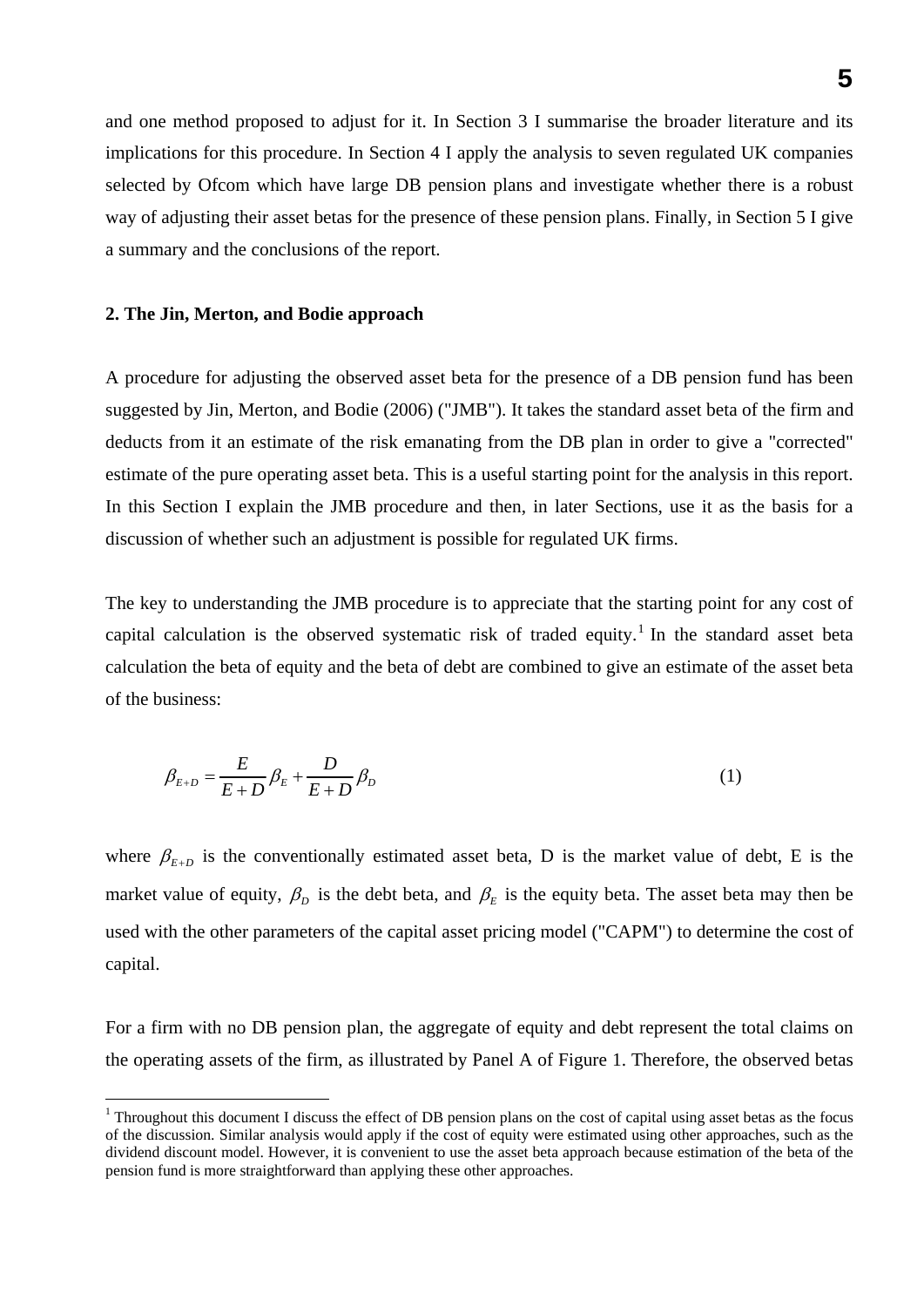of the equity and debt claims may be combined in a weighted average based on their market values to give an estimate of the beta of the operating assets of the firm. As a result, the conventional asset beta defined by Equation (1) measures the risk of the operating assets.

For a firm with a DB pension plan the position is more complex, as illustrated by Panel B of Figure 1. In addition to its operating assets this firm has pension assets, and in addition to its standard financial liabilities (debt and equity) it has the liabilities of its pension fund. Therefore, the equity and debt betas potentially reflect not only the beta of the operating assets but also the betas of the assets and liabilities of the pension plan.

# **Figure 1: Illustration of the JMB approach to estimating the "correct" operating asset beta**

Panel A: Conventional asset beta calculation



Panel B: Augmented asset beta calculation



The augmented market value balance sheet shown in Panel B of Figure 1 can form the basis of an adjusted calculation of the beta of the operating assets. Assuming that the weighted average of the betas of the assets and liabilities of the augmented balance sheet are equal gives: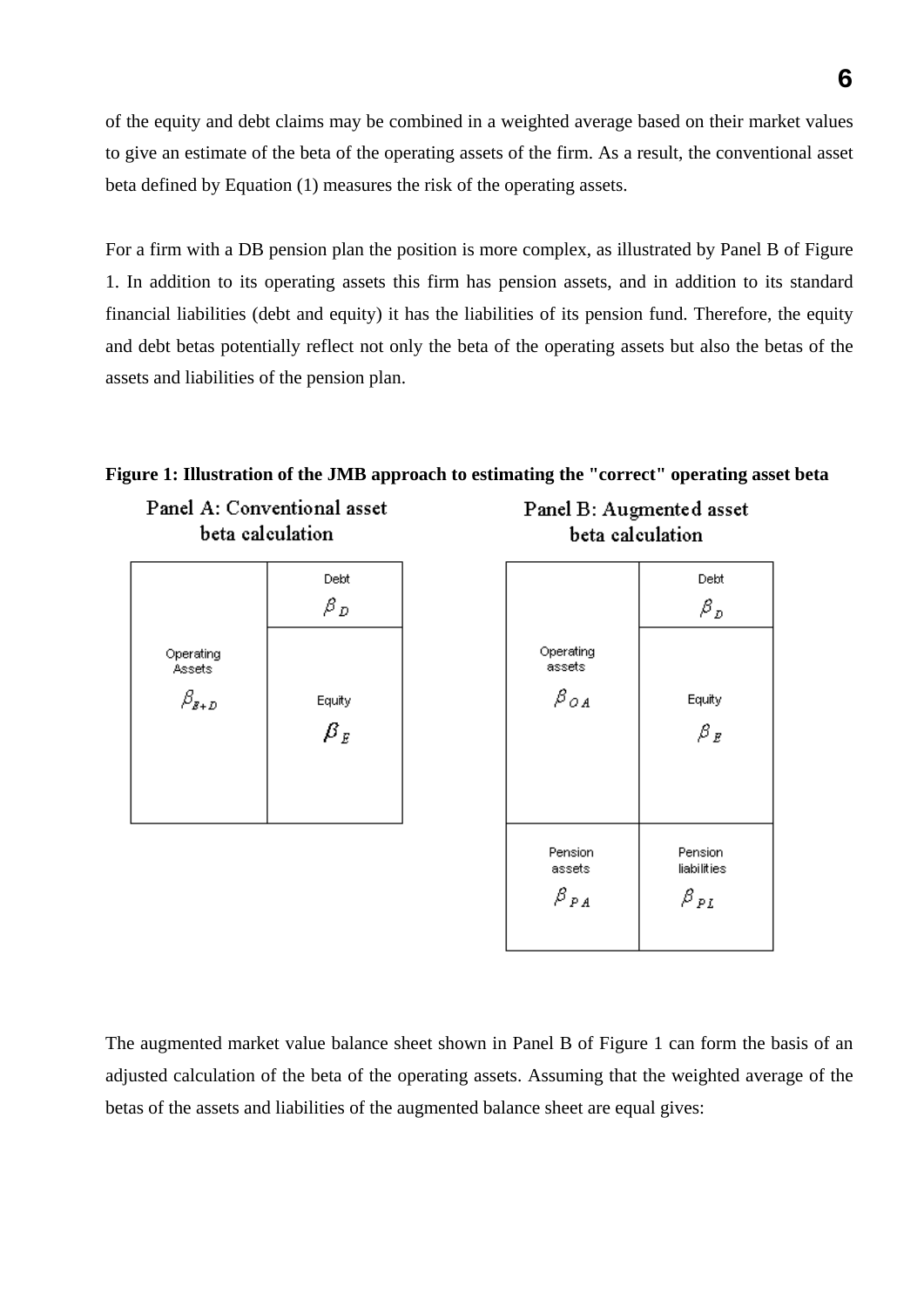$$
OA\beta_{OA} + PA\beta_{PA} = D\beta_D + E\beta_E + PL\beta_{PL}
$$
\n(2)

Where OA is the value of the operating assets, PA is the value of the pension assets, PL is the value of the pension liabilities,  $\beta_{OA}$  is the beta of the operating assets,  $\beta_{PA}$  is the beta of the pension assets, and  $\beta_{PL}$  is the beta of the pension liabilities.

Rearranging (2) gives the equation which JMB use to infer the "correct" beta of the pure operating assets:

$$
\beta_{OA} = \frac{E}{OA} \beta_E + \frac{D}{OA} \beta_D - \left[ \frac{PA}{OA} \beta_{PA} - \frac{PL}{OA} \beta_{PL} \right]
$$
\n(3)

Where the value of the operating assets, OA, is calculated from the observed values of debt, equity, pension assets, and pension liabilities as:

$$
OA = D + E + PL - PA
$$
\n<sup>(4)</sup>

I discuss in more detail in Sections 3 and 4 below the assumptions implicit in equation (3) and their validity for UK regulated firms. However, before doing that it is useful to understand the intuition of the JMB adjustment and its potential size.

Using equation (3) rather than the standard equation (1) to estimate the beta of the operating assets involves an adjustment for the risk of the pension fund. JMB define a variable,  $\beta_{\text{PENSION}}$ , which measures the contribution of the risk of the pension fund to the risk of the firm:

$$
\beta_{PENSION} = \beta_{PA} \frac{PA}{D + E} - \beta_{PL} \frac{PL}{D + E}
$$
\n(5)

Their formula for the "corrected" beta of the pure operating assets is:

$$
\beta_{OA} = \beta_{E+D} \frac{E+D}{OA} - \beta_{PENSION} \frac{E+D}{OA}
$$
\n
$$
(6)
$$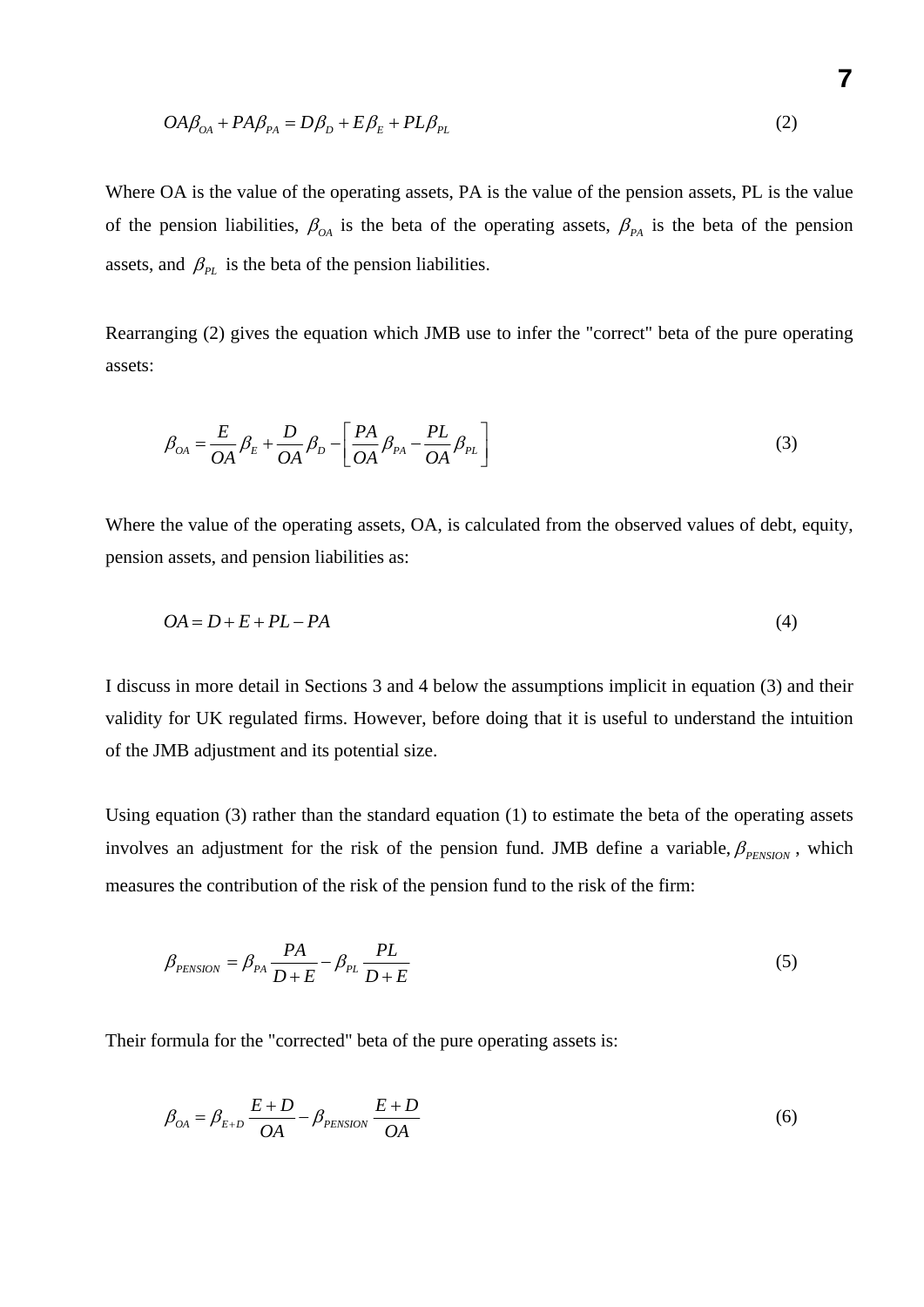Equation (6) estimates the "pure" operating asset beta by taking the conventional asset beta,  $\beta_{E+D}$ , and removing from it the part of the observed risk emanating from the pension fund rather than the operating assets.

The nature of the adjustment can be seen by assuming that the pension fund is neither in deficit nor surplus, so that PL=PA and OA=D+E. For such a firm, Equations  $(5)$  and  $(6)$  simplify to:

$$
\beta_{PENSION} = \frac{PA}{D + E} [\beta_{PA} - \beta_{PL}] \tag{7}
$$

$$
\beta_{OA} = \beta_{E+D} - \beta_{PENSION} \tag{8}
$$

These equations show that the JMB adjustment primarily depends on:

- The difference between the betas of the assets and liabilities of the pension plan:  $\left[\beta_{p_A} \beta_{p_L}\right]$
- The gross value of the pension plan relative to the value of the operating business of the firm:  $\frac{PA}{D+E}$ .

In simple terms, if the betas of the assets and liabilities of the pension fund are different, then the net value of the fund will be exposed to systematic (beta) risk. This beta risk will feed through to the observed equity beta of the firm. Equation (8) strips the net beta of the pension fund from the observed asset beta to give a "corrected" estimate of the asset beta of the pure operating business.

For firms with DB plans which are significant relative to the size of their operating business, the JMB adjustment can be large. JMB give the example of Boeing in 2002. They calculate a conventional asset beta of 0.543 and a "corrected" asset beta, which reflects only the risk of the operating business, equal to  $0.228$ .<sup>2</sup> Hence, according to JMB, the adjustment required to take account of the risk of the Boeing pension fund was a reduction of the observed asset beta by 0.315. If the JMB analysis is correct, the "pure" operating asset betas of firms with large DB plans can be much lower than their conventional asset betas.

.

<sup>&</sup>lt;sup>2</sup> JMB Table 2.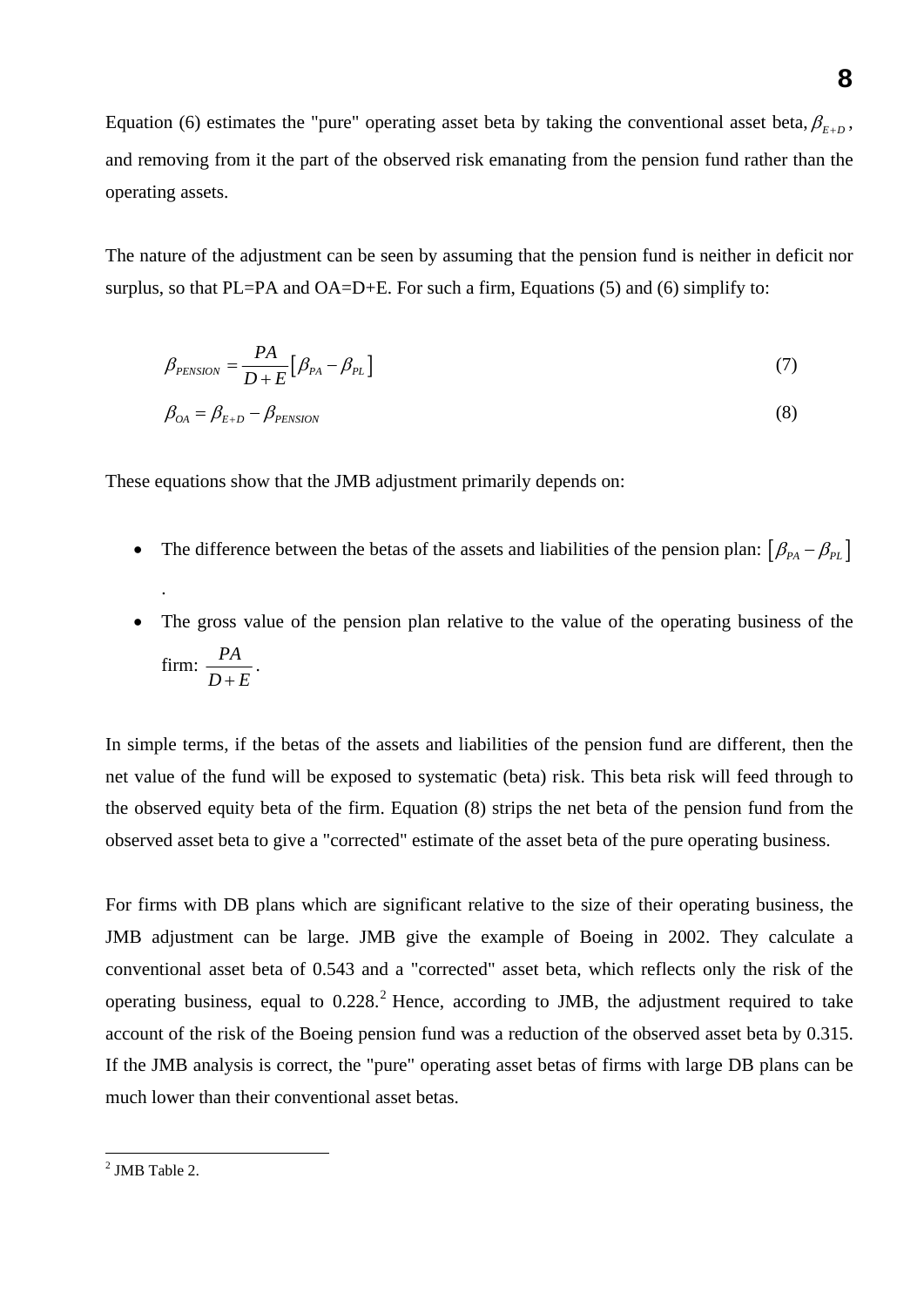The large adjustment calculated by JMB for the Boeing asset beta reflects two things. First, Boeing's pension fund had assets and liabilities of about \$33 billion, whereas the value of its operating business was \$42 billion. So the gross value of its pension fund was large relative to the value of its operating assets. Second, in their calculation for Boeing, JMB assume a beta of 0.59 for pension assets and 0.175 for pension liabilities. Using these inputs to Equation (7), the adjustment to the asset beta would be (33/42)\*(0.59-0.175)=0.33. This is almost the same as the adjustment of 0.315 calculated by JMB using Equation (6). The minor difference is because the Boeing fund was in a small surplus. However, as this example illustrates, Equation (7) captures the important components of the JMB adjustment and the intuition of Equation (7) discussed above applies even when the fund is in surplus or deficit.

This example illustrates some important points about the JMB adjustment:

- What matters in the JMB adjustment is the gross size of the pension fund relative to the operating assets, not the size of the pension surplus or deficit.
- The other thing that matters is the difference between the betas of the assets and liabilities of the pension fund.
- The JMB adjustment can be very large.
- The JMB adjustment can result in inherently implausible estimates of the "correct" operating asset beta for a particular firm.

The last of these points is particularly important. It is highly unlikely that the true operating asset beta of Boeing in 2002 was as low as 0.228. Using JMB's assumption of an equity market risk premium of 7% this implies an asset risk premium of 1.6%, which is clearly too low given the nature of Boeing's business. The fundamental characteristics of commercial airplane manufacturing are not those of a low risk business, which the "corrected" operating asset beta implies. The commercial airplane manufacturing business has high economic revenue sensitivity and high fixed costs, both of which are associated with high asset betas.<sup>3</sup> Although Boeing also has a defense contracting business with a lower asset beta than its airplane manufacturing business, the defense business is not large enough to result in an overall operating asset beta as low as JMB suggest.

 $\overline{a}$ 

<sup>&</sup>lt;sup>3</sup> See Brealey, Myers, and Allen (2008) pages 248-250.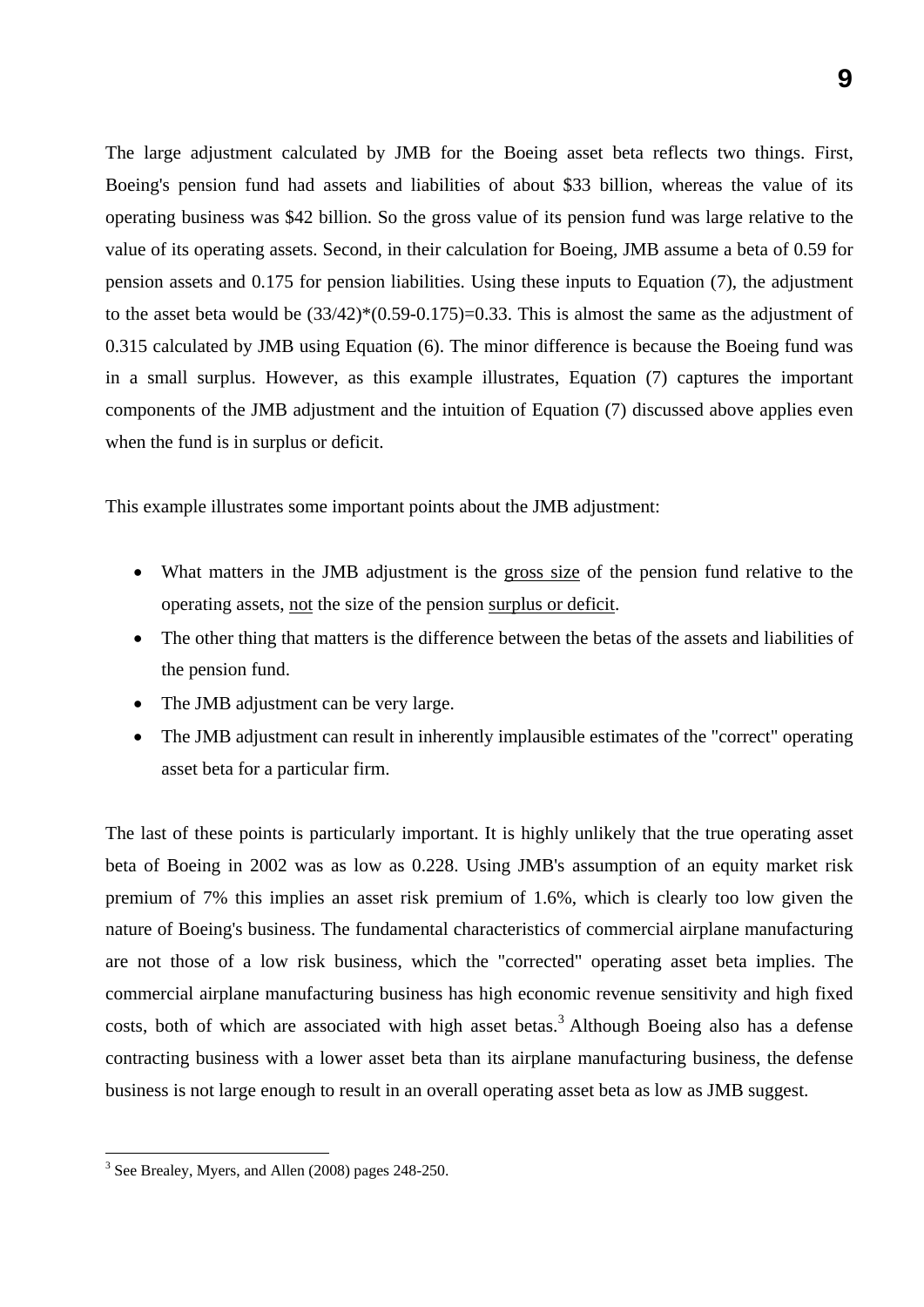In this instance the JMB procedure is resulting in an implausibly low estimate of the pure operating asset beta of Boeing. Hence, the JMB approach appears to be capable of giving inherently implausible results. Therefore, before adopting the type of adjustment proposed by JMB the following questions must be answered:

A. For firms with large DB pension plans, how strong is the theoretical basis for assuming that a large amount of the observed risk of their shares is generated by the risk of their pension funds?

B. How strong is the empirical evidence for assuming that the risk of DB pension plans feeds through to the observed betas of shares?

C. How easy is it to measure the inputs to the JMB method, and how robust is the method to measurement errors?

In the next Section I review the literature regarding these issues. In the following section I apply the JMB method to a sample of regulated UK companies and discuss measurement issues.

#### **3. Literature review**

 $\overline{a}$ 

Despite its simplicity, the JMB approach is based on some very strong assumptions. The nature of the assumptions can be seen by rearranging Equation (6) to give:

$$
\beta_{E+D} = \beta_{OA} \left[ \frac{OA}{E+D} \right] + \beta_{PENSION}
$$
\n(9)

Thus the approach assumes that the conventionally observed asset beta,  $\beta_{F,D}$ , is generated by a combination of a "true" operating asset beta,  $\beta_{OA}$ , and the net beta of the pension plan,  $\beta_{PENSION}$ , defined by Equation (5). The important assumptions underlying this approach include:

A. Changes in the pension surplus or deficit "belong" entirely to the financial claimholders (equity and debt) of the firm, and not to pensioners or employees.4

B. There are no other stakeholders in the pension surplus or deficit.

<sup>&</sup>lt;sup>4</sup> By this I mean that all increases in the surplus will ultimately be claimed by the shareholders or debtholders of the firm, and all deficits will ultimately be made good by these financial claimholders.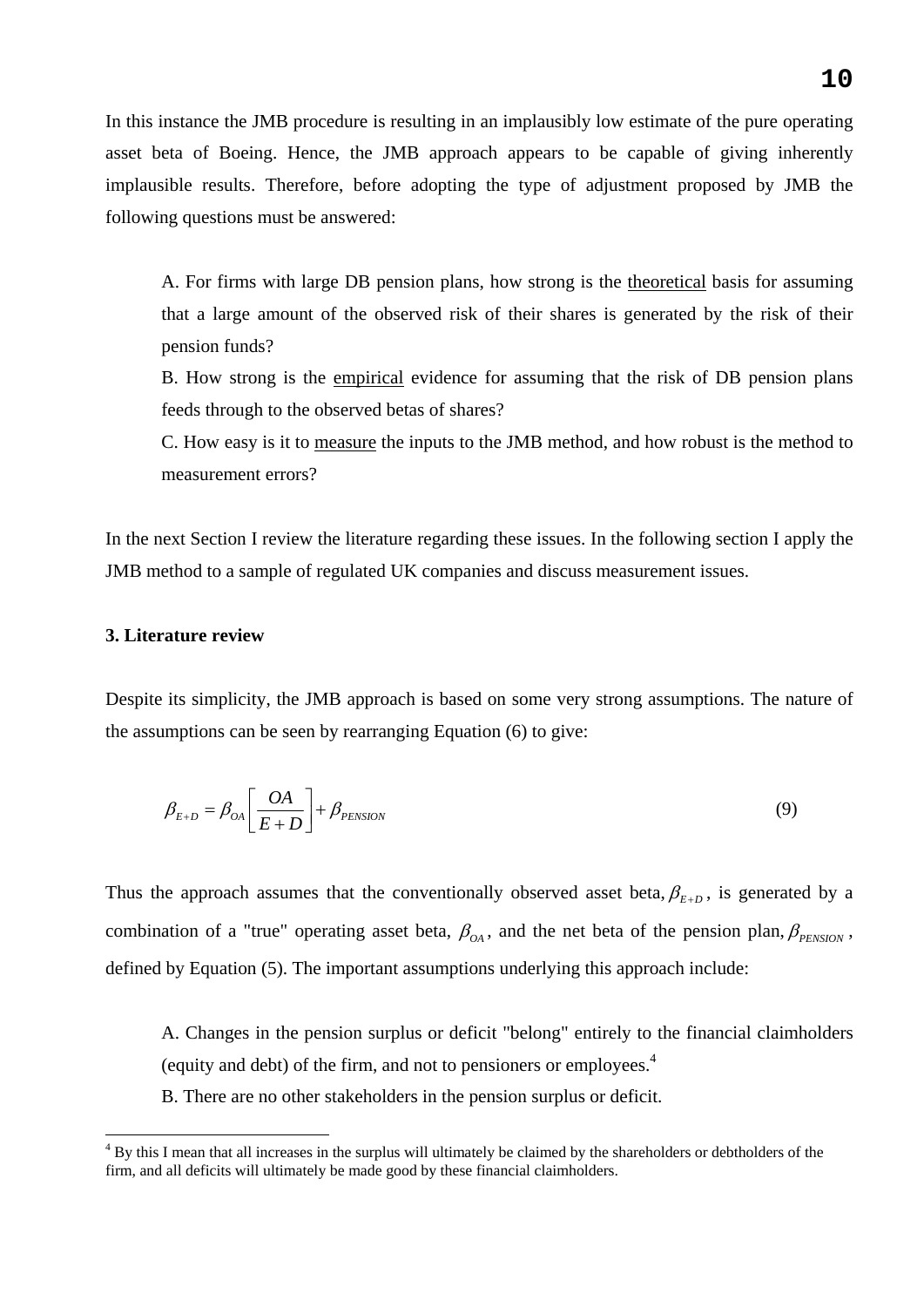C. Pension risk does not change the beta of the operating assets of the firm.

D. The share price and equity beta of the firm immediately and fully reflect changes in the pension deficit or surplus.

Each of these assumptions has been examined in the literature and the conclusions regarding all of them are ambiguous. In combination, doubt about how to deal with them raises serious questions about the robustness of the JMB method as a practical approach to adjusting the cost of capital. In this Section I review the theoretical and empirical literature related to these questions.

### **3.1 The assumption that all changes in the value of the pension fund belong to shareholders**

First, it is not clear that all changes in the surplus or deficit of a DB pension plan "belong" to the financial claimholders (debt and equity) of the firm. Beginning with Sharpe (1976) and Bulow and Scholes (1983) there is a long-standing debate about who owns the assets in a DB pension plan. Bodie and Shoven summarize the issues:

"*[Bulow and Scholes] question the idea that the assets held in trust by defined-benefit pension plans of large corporations are corporate assets and that the obligation to pay employees during retirement is a corporate liability similar to secured debt. They feel that this view, which implies that any difference between the value of pension assets and the value of the liability is a part of shareholders' equity, is overly simplistic. Instead, they believe that the employees and stockholders share ownership of the pension fund.*" (Bodie and Shoven (1983))

If employees and financial claimholders share ownership of the pension fund, then only a proportion of the changes in the plans surplus or deficit will belong to the financial claimholders. In that case, the JMB adjustment will be too large.

Starting with Sharpe (1976) there have been attempts to model the sharing of risks between financial claimholders and the beneficiaries of DB plans using contingent claims analysis. A recent UK example is Hao (2008). The original insight of Sharpe was that DB plans involve the exchange of financial options between employees and the firm. However, using this approach to obtain a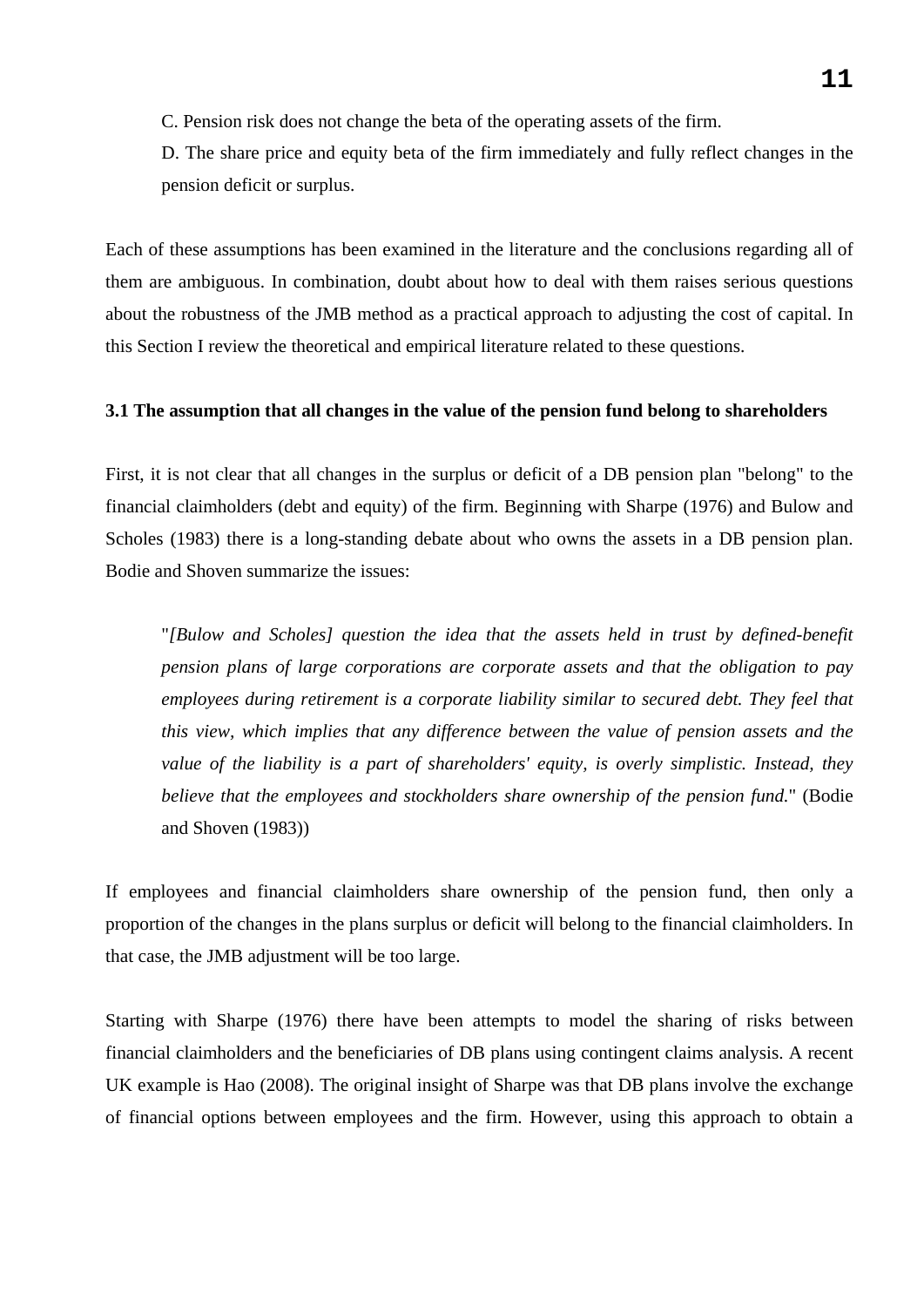realistic valuation of pension liabilities is very complex. For the purposes of cost of capital estimation the only robust insight is that the pensioners of the fund share in its risks.

In terms of the JMB approach, the impact of this argument is that the beta of the pension liabilities will be increased by the participation of the beneficiaries in the success of the plan assets. The higher level of  $\beta_{PL}$  will reduce the size of  $\beta_{PENSTON}$  in Equation (5), and consequently result in a smaller adjustment to the asset beta. Consequently it will give a higher estimate of the corrected operating asset beta. This raises the important issue of how to measure the beta of pension liabilities,  $\beta_{PL}$ . As I have discussed above, the difference between  $\beta_{PL}$  and  $\beta_{PA}$  is what determines the size of the JMB adjustment. Any doubt about how to measure  $\beta_{PL}$  means that there must be doubt about the correct size of that adjustment. I discuss the measurement of  $\beta_{PL}$  in more detail in Section 4.4 below.

#### **3.2 Other stakeholders in the pension surplus or deficit**

Second, there are other stakeholders who participate in the surplus or deficit. Tax rules generally allow deductions for contributions to pension funds, whether they are made by the firm or by employees. Therefore, pension fund deficits may "belong" partly to the tax authorities. The mechanism is that deficits will result in increased contributions, increased future tax deductions, and reduced future taxes. The present value of these reduced taxes should be subtracted from the deficit when calculating how much of it "belongs" to the firm. Similarly, surpluses will result in increased taxes via reduced contributions. As a result, Black (1980) argued that a proportion of the risk of a pension fund is borne by the tax authorities and not by either the firm or its employees. His analysis implies that a proportion of risk equal to the effective company tax rate, T, is borne by the tax authorities. As a result, only (1-T) is borne by the firm or the employees. Other authors, such as Bulow et al (1987), have argued that the details of tax laws may reduce the amount of risk borne by the tax authorities so that the proportion of pension risk borne by the firm is between (1-T) and 1.

The JMB analysis assumes that no risk is borne by the tax authorities. Therefore, from a tax point of view Equation (5) above represents the upper limit of the size of  $\beta_{P<sub>ENSION</sub>}$ . A simple way to adjust the JMB approach for risk-sharing by the tax authorities would be to multiply the value of  $\beta_{\text{PENSON}}$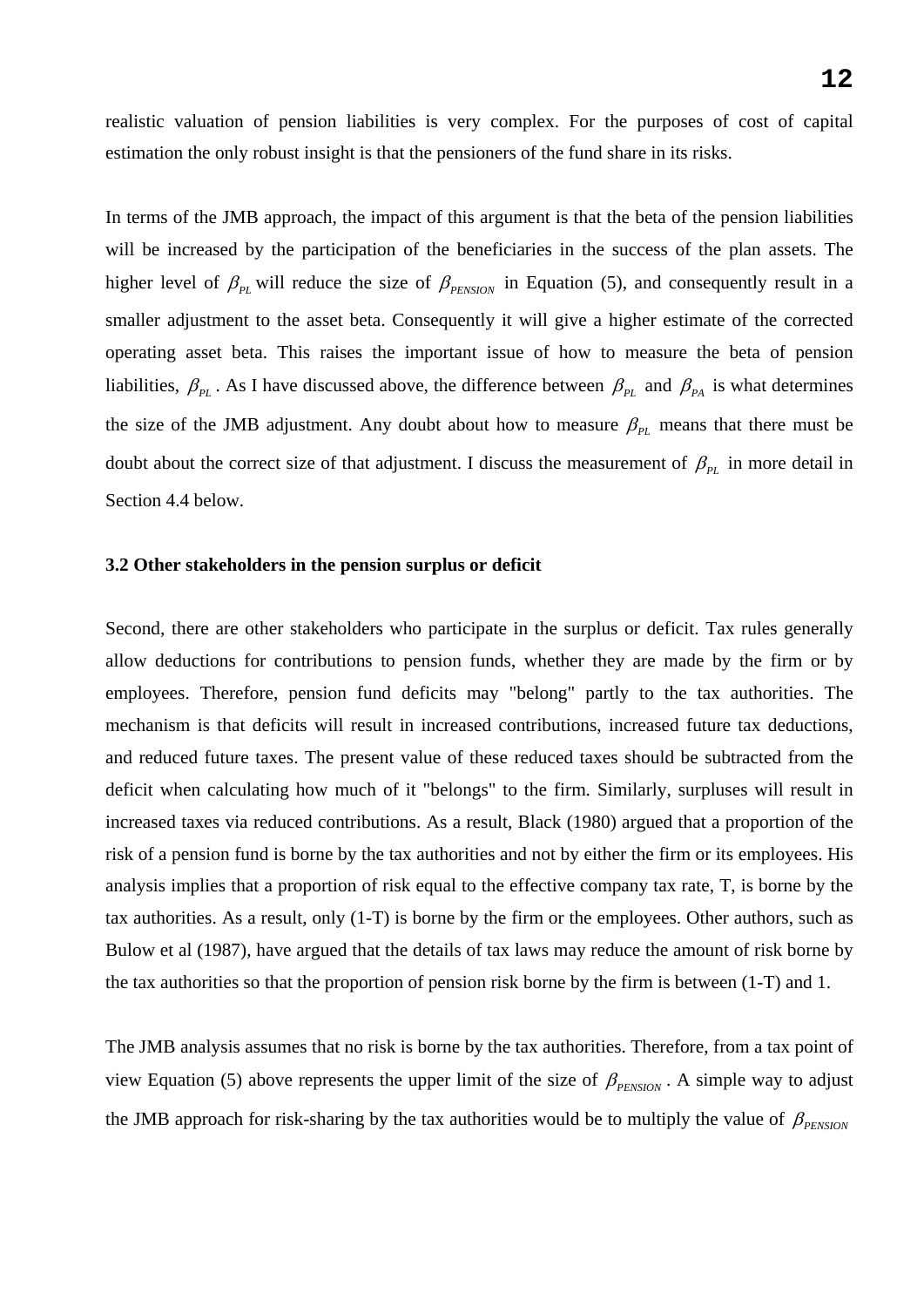in Equation (5) by (1-T) to allow for the part of the risk borne by the tax authorities rather than the shareholders of the firm.

Another stakeholder which could affect the amount of the risk emanating from a pension fund borne by the firm's shareholders is pension insurance. Pension insurance schemes can have a direct effect on risk, via the guarantees they offer. However, for the UK Pension Protection Fund, this mainly affects the risk borne by pensioners rather than the risk borne by shareholders (McCarthy and Neuberger (2005)). From the perspective of cost of capital measurement, a more important impact of pension insurance is likely to be the effect of such insurance schemes on the behaviour of employees and the firm. The existence of pension insurance will affect wage bargaining, job decisions by employees, pension plan investment policy, and potentially many other decisions by the firm and its employees (Bulow, Scholes and Menell (1983), Zeckhauser (1983)). This is one aspect of a much broader issue: the existence of a DB pension scheme potentially changes the behaviour of the firm and its employees, which I discuss in the next subsection.

# **3.3 Is the "pure" operating asset beta independent of the existence of the pension plan and its surplus or deficit?**

As I discussed in the introduction to this Section, the JMB approach implicitly assumes that there is a well-defined "pure" operating asset beta which is independent of the existence of the pension plan and of the level of its surplus or deficit. However, as I have just discussed, the existence of a DB pension plan, its structure, and other features such as pension insurance are all part of a general bargain between employees and the firm. Modelling this behaviour would involve the solution to a complex bargaining game. Although qualitative features of the solution to the game can be derived, obtaining quantitative estimates of the impact on shareholder risk is very difficult.

In terms of the JMB analysis, the implication of this line of analysis is that the adjustment to the asset beta is likely to be smaller than a naïve application of the JMB method suggests. If decisions taken by the firm and its employees reflect the existence of the DB pension plan, then the assumption that the operating asset beta is independent of the pension plan will not be true. The beta of the operating business will be changed by the existence of the plan. So the conventional asset beta cannot be expressed as the sum of a well-defined "pure" operating asset beta and the beta of the pension plan, as Equation (9) requires. In fact, similar to the discussion of risk-sharing between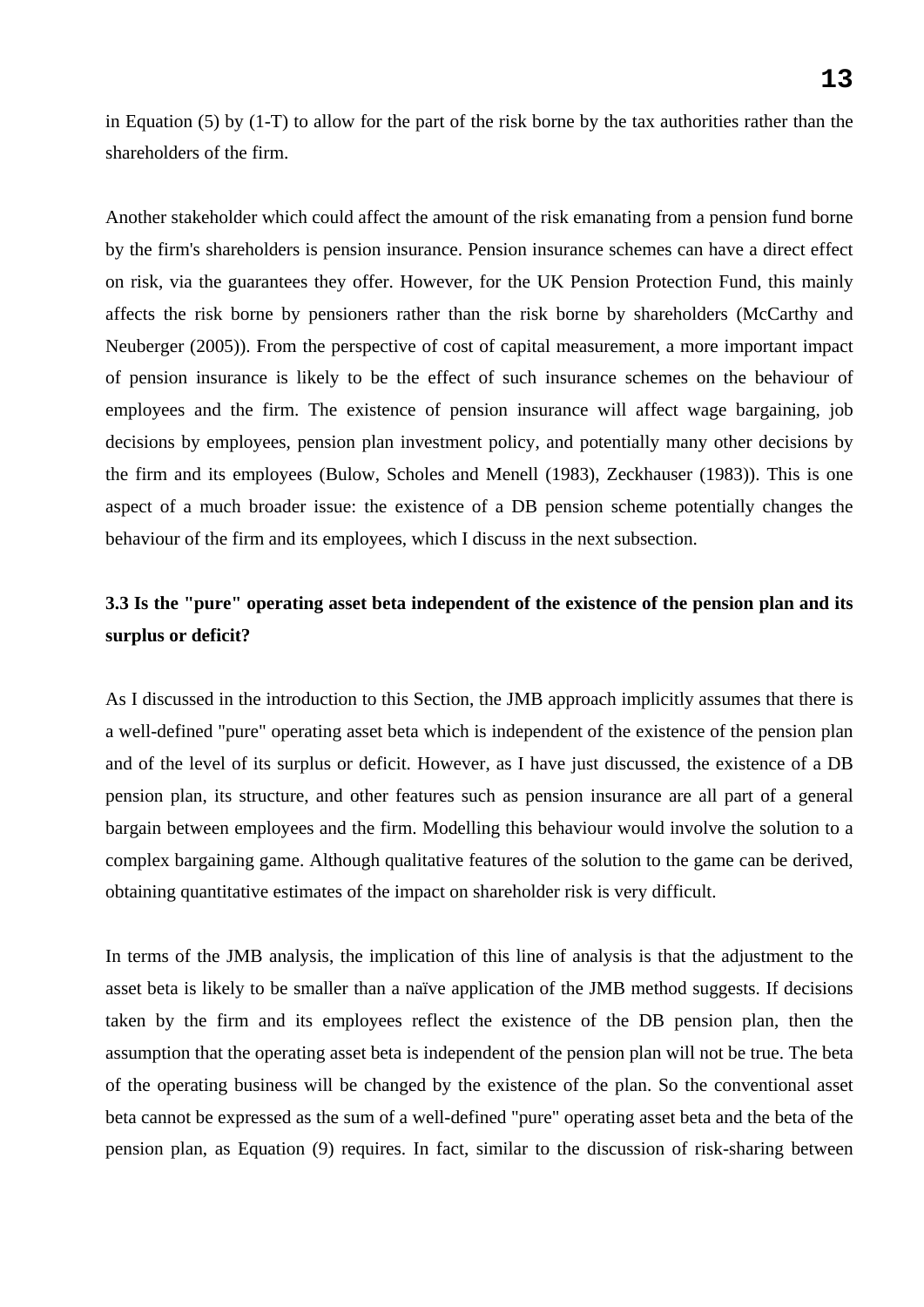employees and the firm in Section 3.1 above, the impact of the plan on decisions by employees and the firm is likely to lead to sharing of the pension fund risk between the firm and its employees: "… *any bargaining theory, at this level of generality, will lead to some form of "split the surplus*"…" (Green (1983)).

Incorporating this into the JMB framework is difficult. Even the qualitative implications are not clear. If employees share in the pension fund deficit or surplus via the decisions they make about wages and other aspects of their employment, then the impact of the pension plan on equity risk could be attenuated by these decisions. In that case, the operating asset beta in the presence of the pension fund will be lower than the operating asset beta without it. From the shareholders' point of view, the amount of risk in the presence of a DB pension plan will be less than the sum of the "pure" operating asset beta and the pension fund risk. If the opposite is true, and decisions by employees amplify the effect of pension fund risk, then the effect on the observed asset beta will be greater than JMB suggest. Either way, it will be incorrect to calculate the "pure" operating asset beta in the way JMB suggest.

Whatever the interaction between the pension fund and operating decisions, there is a danger that the JMB calculation will give an estimate which has no real meaning since it is an estimate of the operating asset beta *in the presence of the DB pension plan* but is treated as if it is the operating asset beta *for a firm with no DB pension plan*. I discuss in Section 5 below whether it is possible to estimate the operating asset beta for a firm with no pension plan and also how such a number might be used in regulation.

# **3.4 The impact of regulation**

Another issue which arises for regulated firms is whether the existence of a DB pension plan and its state of surplus or deficit affects the behaviour of regulators. At one extreme would be a case where the regulator regulates all the prices and profits of a particular firm and allows the regulated firm to recapture all of any pension fund deficit through its product pricing policy. For instance, the regulator might directly allow cash flows paid by the firm into the pension plan to be included as part of the regulatory cost base. In that case almost all the risk emanating from the pension plan would be borne by the customers of the firm and not by its shareholders or employees. Then the conventionally measured asset beta would not reflect any risk arising from the pension plan. There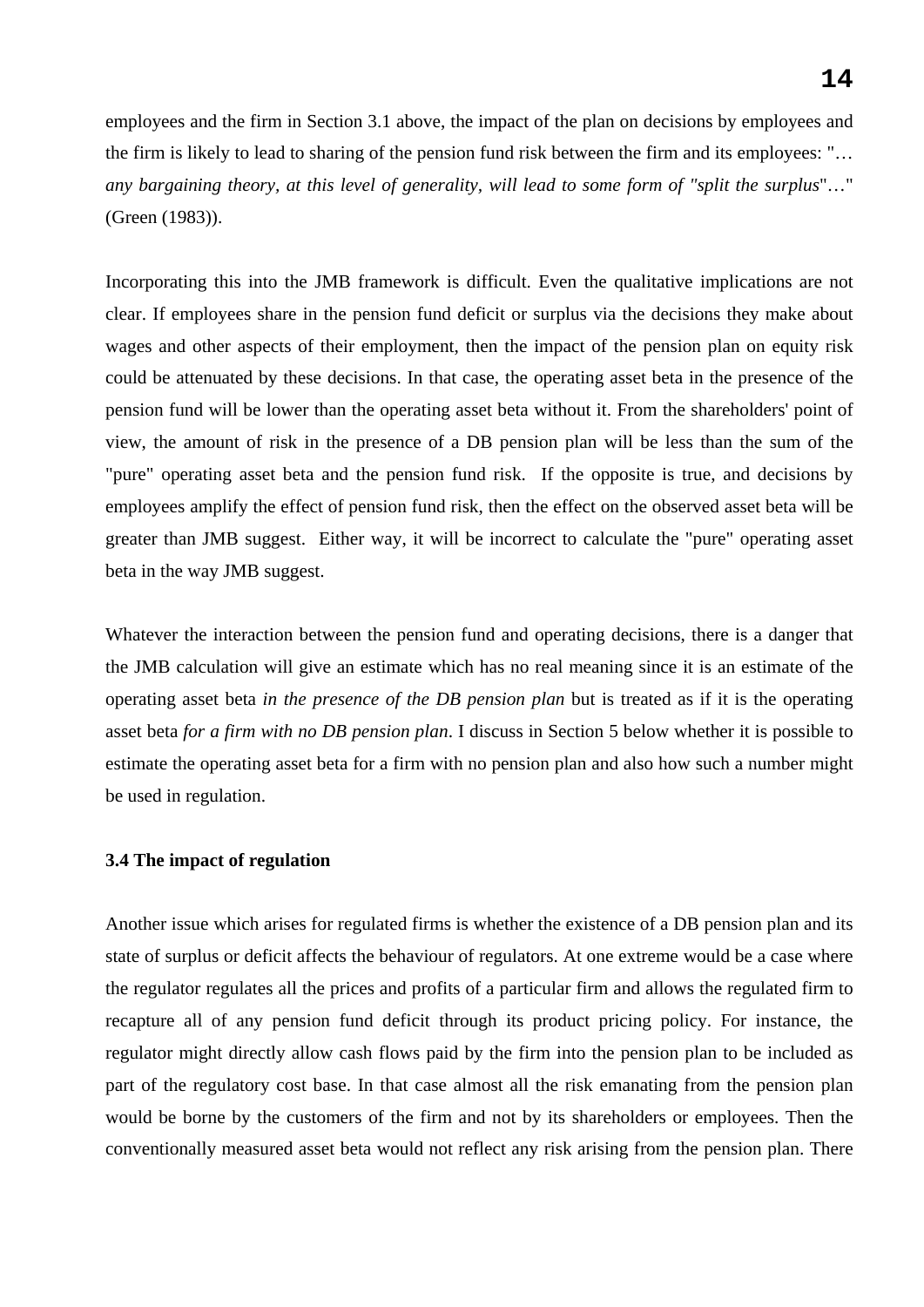would be no need for the JMB adjustment because the conventional asset beta would reflect only the risk of the operating assets and not any extra risk for shareholders emanating from the pension plan. A similar effect would occur even if the pass-through mechanism were not so direct, but occurred because the state of the pension deficit or surplus was expected to affect the future behaviour of the regulator. At the other extreme would be the case where the regulator insists that risks emanating from the pension plan should not be passed on to customers. In that case the situation would be similar to the case of non-regulated firms discussed above.

It is difficult to know how much of the pension surpluses or deficits of UK regulated firms will ultimately be passed to consumers. It depends on the proportion of the value of the regulated firm that is either directly or indirectly affected by regulation, pension accounting, the regulator's statutory duty, the exercise of regulator discretion, and other factors. There is no obviously correct assumption regarding these matters.<sup>5</sup> The issue is also complicated by the fact that what matters is the assumption which is embedded in share prices. This is determined by stock market investors, and their expectations may be different to the regulator's actual intention. It is the market's assumption that matters because that is what will be captured in the observed asset beta. This raises the important question of how capital markets actually respond to pension fund deficits and surpluses, which I discuss in the next subsection.

# **3.5 Does the beta of the pension plan feed through to the conventionally measured asset beta?**

A final important assumption of the JMB approach is that share prices fully and immediately reflect the surplus or deficit in a DB pension plan. Equation (9) assumes that the observed conventional asset beta reflects the entire net beta of the pension plan. The only way to assess whether this is true is by empirical analysis of share prices. There are two types of such tests in the literature, both using US data.

One test is to run cross-sectional regressions of firm values on a battery of independent variables including pension surpluses or deficits. A good example of this type of approach is Bulow, Morck, and Summers (1987). The results of this literature are summarized by Scholes (1987):

 $\overline{a}$ 

<sup>5</sup> See, for instance, "Don't leap to assumptions", *Financial Times*, 15 July 2009, page 18.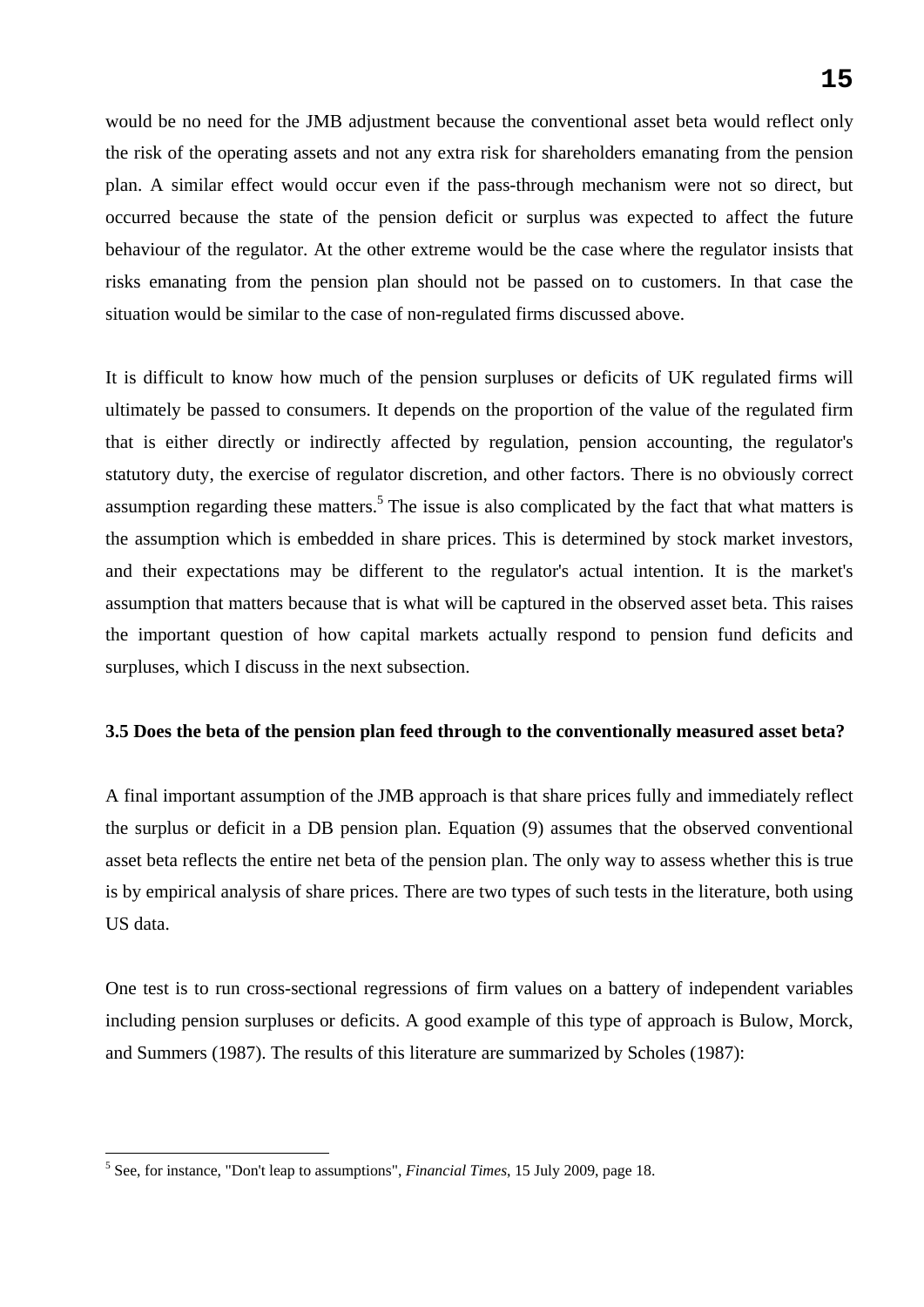*"Although we might disagree with their methodologies, these papers, on average, show that unfunded liabilities are reflected in stock prices. Most of the papers ….. produce coefficients with such large standard errors that it is impossible to judge how accurately the unfunded liabilities of pension funds are reflected in security prices."*

The large standard errors in these cross-sectional tests arise from a number of profound econometric difficulties. According to Scholes, it is "impossible to judge" from such tests how pension surpluses or deficits are reflected in share prices. It is, therefore, also impossible to judge whether the assumption underlying the JMB adjustment is true.

In financial econometrics, the standard solution to such econometric difficulties when analyzing share prices is to examine time-series data. Bulow, Morck, and Summers (1987) conduct a timeseries test from which they conclude that the amount of the measured pension fund deficit which is reflected in share prices "*is only about half the value that would be predicted by a naïve model in which firms "owned" all unfunded liabilities and none of the other complicating factors* [pension insurance, labour bargaining, tax, employee sharing in the pension deficit] *arose.*" This result implies that the size of the adjustment calculated by a naïve application of the JMB method will be twice what it should be.

An even stronger result is found by Franzoni and Marin (2006). They investigate the timeliness with which the market impounds into share prices the effect of pension deficits and conclude:

"*Investors do not anticipate the impact of the pension liability on future earnings, and they are surprised when the negative implications of the underfunding ultimately materialize.*"

Thus, according to Franzoni and Marin, although the market ultimately does include the effect of pension deficits in share prices it does not do it in the timely way which is necessary for the JMB adjustment to work. Their adjustment relies on the assumption that measured betas of pension fund assets and liabilities feeding directly through to the measured share price beta, as Equation (9) assumes. If there is a lag in this process, then Equation (9) will overstate the impact of the net pension fund beta on the measured asset beta. As a result, subtracting the pension fund beta from the measured asset beta will give too low an estimate of the "pure" operating asset beta.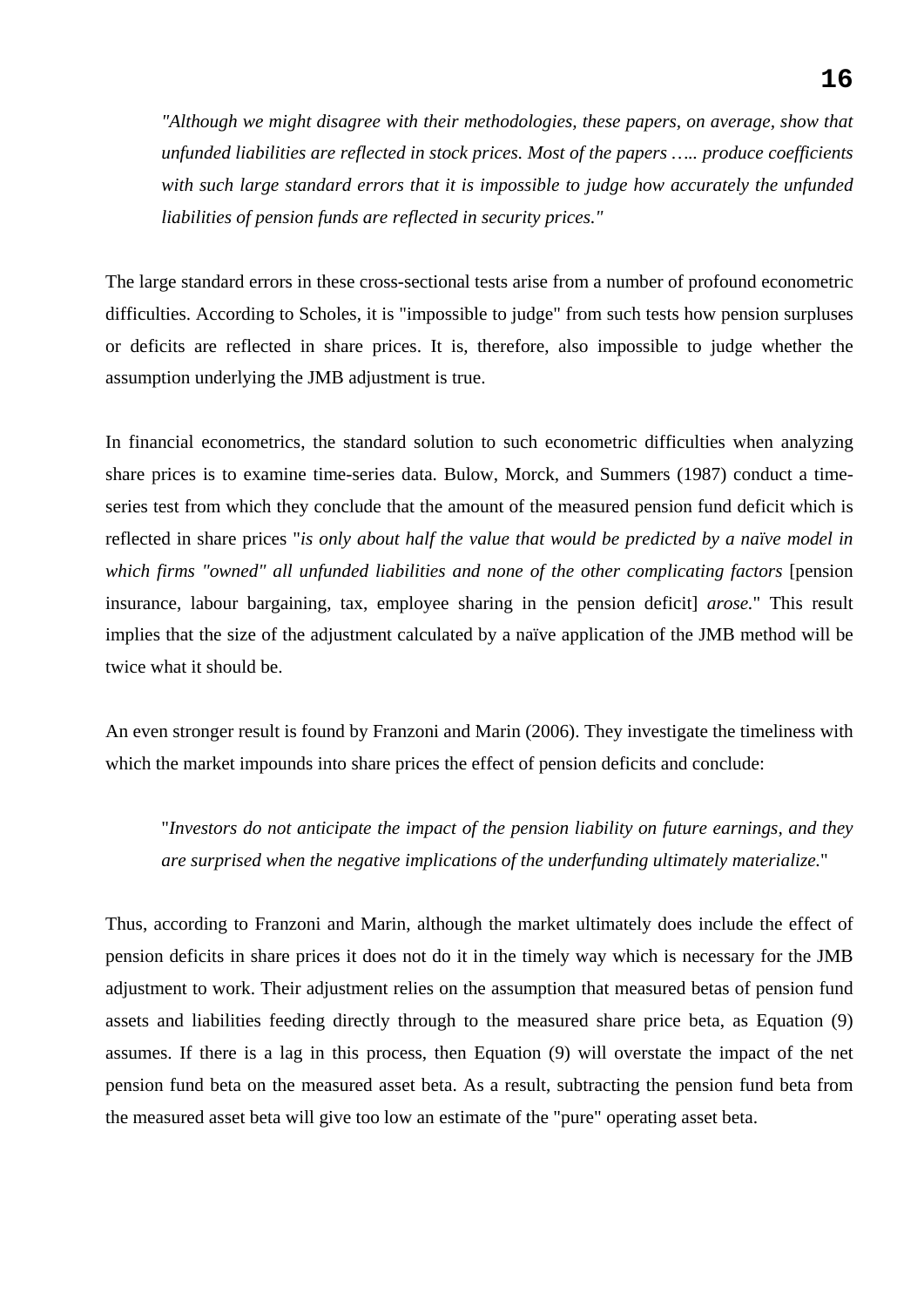There is another issue when decomposing observed betas in the way JMB advocate. Their method embodied in Equation (9) assumes that betas are generated only by fundamentals. In fact, there is a growing literature which suggests that part of beta is generated by trading effects (see for instance, Campbell and Vuoteenaho (2004)). The quantitative implications of this literature for methods which decompose observed betas, such as JMB, are far from clear. However, the qualitative implications are similar to those of the Franzoni and Marin result. If the linkage between observed betas and fundamentals is weakened by pure trading effects on share prices, then relationships such as Equation (9) which rely on betas reflecting only fundamentals will be weakened.

In summary, although there is evidence that pension deficits and surpluses ultimately affect the level of share prices, there is no convincing evidence that short-term fluctuations in the net value of pension funds are immediately and totally reflected in the short-term fluctuations in share prices which are measured by beta. The JMB adjustment requires that there is such a direct link, but the evidence from the literature does not support such a strong conclusion. Therefore, any empirical support for making the JMB adjustment must rest on the empirical evidence in the JMB paper itself, which I discuss in the next Section.

#### **3.6 The empirical evidence in JMB**

Almost all of the effects discussed so far in this Section have the result of attenuating the amount of pension risk which passes from the pension fund to the observed share price. In contrast, the JMB analysis is based on the assumption that measured pension risk appears immediately and totally in the observed equity beta, as Equation (9) assumes. The question of which assumption is correct can be answered only empirically. Therefore, JMB's empirical tests are an important indicator of the robustness of their method for potential application in UK regulation.

As Equation (7) shows, a key input to the JMB adjustment is the difference between  $\beta_{PL}$  and  $\beta_{PA}$ . A key assumption, shown by Equation (9), is that the entire risk of the pension fund flows through to the conventional asset beta. JMB test the validity of these assumptions by running the regression:

$$
\beta_{E+D} = a + b\beta_{PENSION} + cCONTROLS + \varepsilon
$$
\n(10)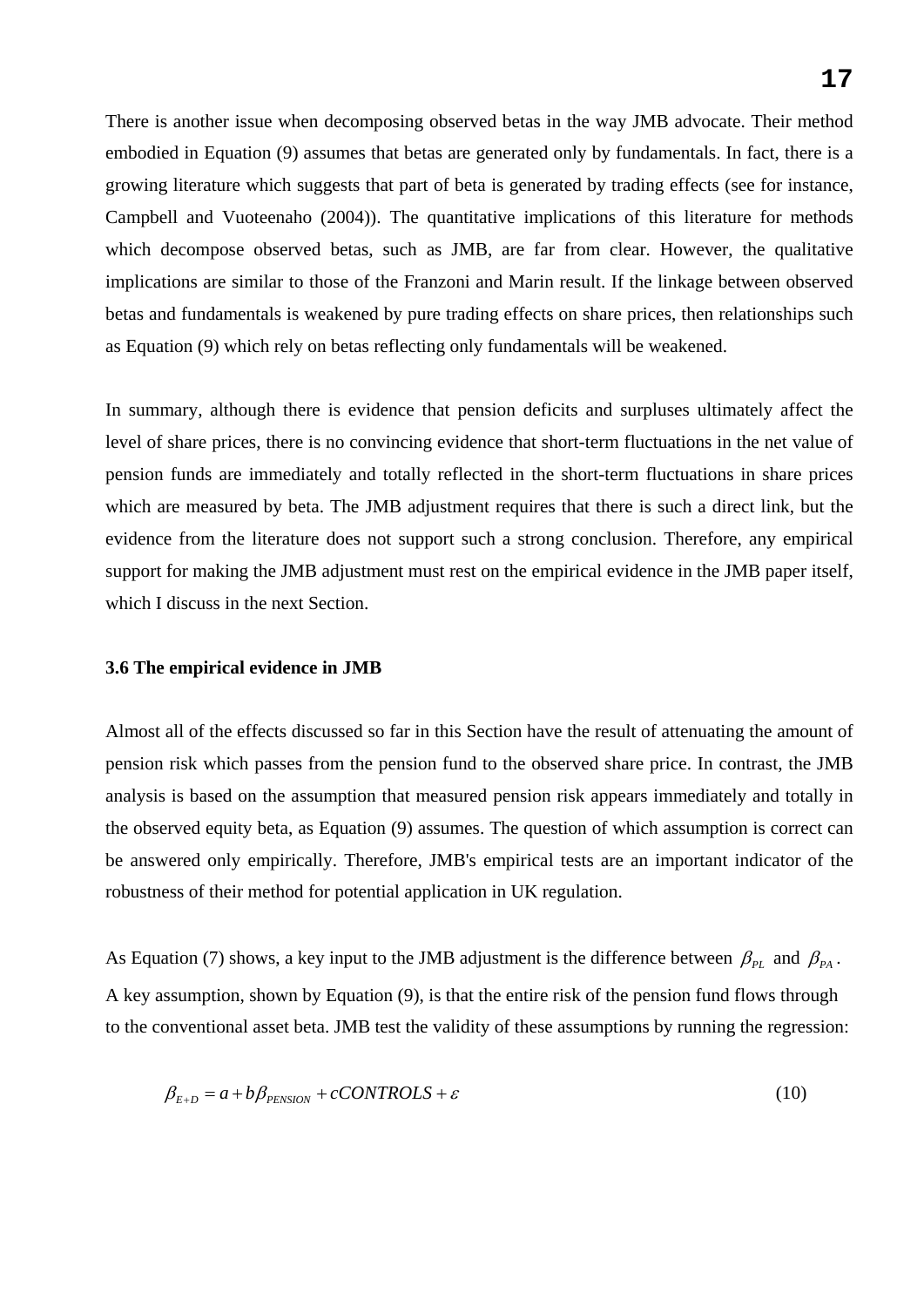where CONTROLS are variables that include various proxies for the true operating asset beta.<sup>6</sup> Their hypothesis is that the coefficient b should be equal to 1.0, indicating that all the pension risk flows through to the conventional asset beta. In order to implement (10) they require an assumption about  $\beta_{PL}$ , which they cannot measure directly. So another part of their hypothesis is that the value of  $\beta_{PL}$  which gives the best fit of (10) should be realistic.

To implement (10) JMB measure an average  $\beta_{PA}$  of 0.67 and report results for two different levels of  $\beta_{PL}$ , 0.175 and 0.46. I discuss in Section 4.4 below why they think that  $\beta_{PL}$  might be as high as 0.46. Table 1 below shows the results of the regression for JMB's base case assumptions. For both levels of  $\beta_{\rm pI}$  the coefficient b is statistically indistinguishable from 1.0, consistent with the JMB hypothesis. However, the fit of the regression is *almost independent of the level of*  $\beta_{PL}$ . Hence, their empirical results do not provide an answer to a central issue involved in implementing their method: What is the correct assumption about  $\beta_{PL}$ ? In fact, using R<sup>2</sup> as a criterion, the better value of  $\beta_{PL}$  in Table 1 is 0.46. If that level of  $\beta_{PL}$  is adopted the regression coefficient b is less than one, consistent with the hypothesis that only part of the pension risk passes through to the observed equity price.

**Table 1: Results of the JMB test: Value of the coefficient b and level of R2**

|                                | $\beta_{PL} = 0.175$ | $\beta_{PL} = 0.46$ |
|--------------------------------|----------------------|---------------------|
| Coefficient b (Standard Error) | 1.22(0.22)           | 0.85(0.13)          |
|                                | 37.62%               | 37.85%              |

 $\overline{a}$ 

Therefore, the JMB empirical evidence is consistent with two totally different interpretations of the effect of DB pension risk on observed asset betas. On the one hand, the first column of Table 1 is consistent with  $\beta_{PL} = 0.175$  and b=1, which would mean that a large part of the observed asset beta of companies like Boeing is generated by pension risk and the "true" operating asset beta is low. On the other hand, the second column of Table 2 is consistent with  $\beta_{PL} = 0.46$  and b=0.85, implying

<sup>&</sup>lt;sup>6</sup> There are significant econometric issues involved in this regression and it is quite possible that there are omitted variables which are correlated with both  $\beta_{E+D}$  and  $\beta_{Pension}$ . JMB take care to include as controls most variables whose omission would bias the regression, but it is still possible that their controls are not complete. If there are such omitted variables, the bias could be in favour of accepting their hypothesis, even if it is not true.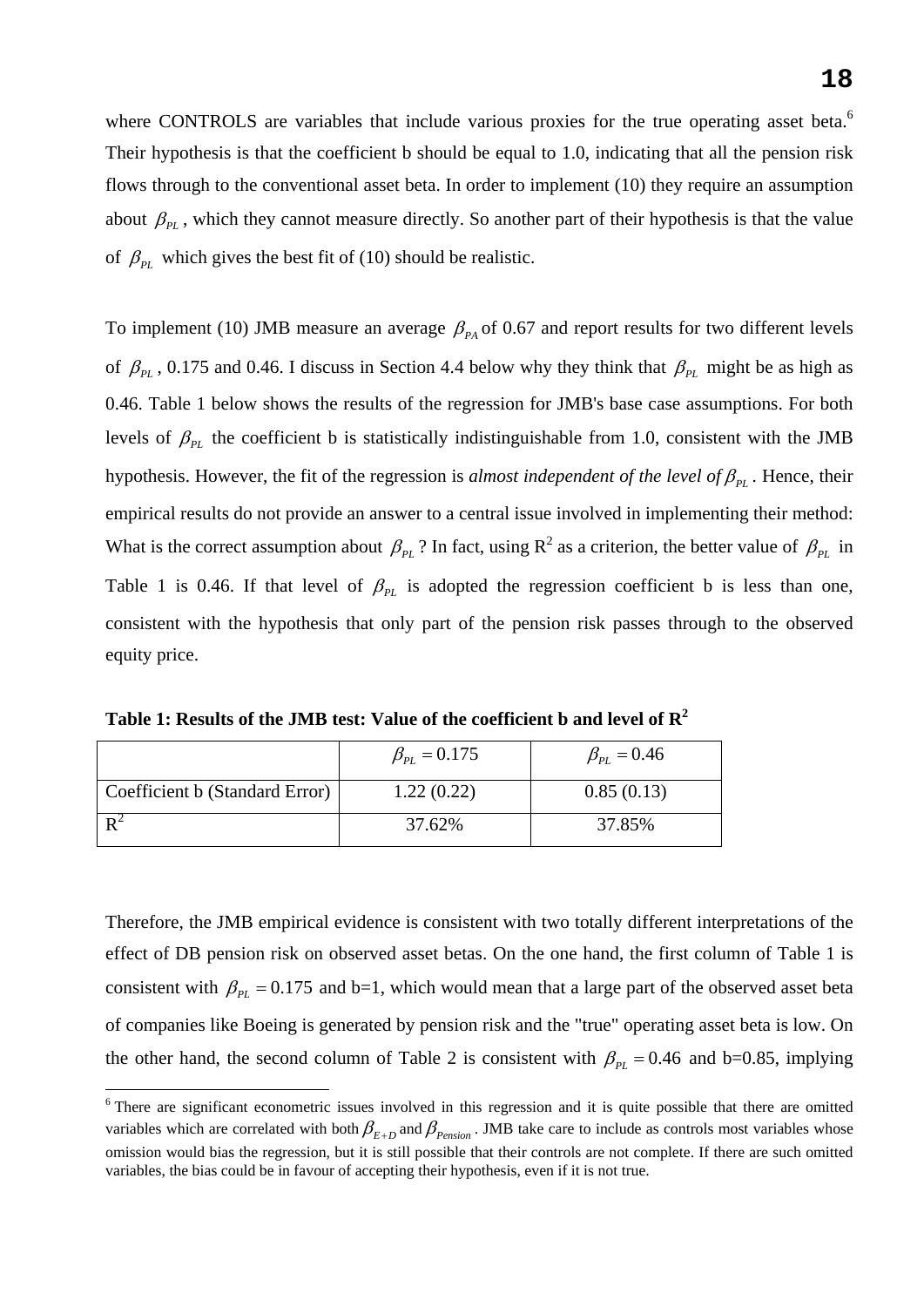that the part of the observed asset beta being generated by pension risk is much smaller and the "pure" operating asset beta is close to the observed operating asset beta. Using the Boeing example discussed in Section 2, the adjustment to the asset beta is 0.315 with  $\beta_{PL} = 0.175$  and b=1 but if  $\beta_{PL} = 0.46$  and b=0.85 it is only 0.066.

#### **3.7 Literature review: Summary of implications for implementing the JMB adjustment**

In summary, the literature implies two things:

- Measured share prices do reflect, to some degree, measured pension deficits and surpluses. So the measured asset beta of a firm with a DB pension plan will reflect, to some degree, the measured risk of its DB pension fund.
- The amount of pension risk included in the asset beta of a typical firm appears, on the basis of both theoretical and empirical results, to be smaller than a naïve application of the JMB method assumes.

Almost all of the effects discussed in this Section attenuate the amount of pension risk passed through from the pension fund to the observed share price:

- sharing of pension risks between pensioners and the firm,
- sharing of pension risks with the government through taxes,
- sharing of pension risks with pension insurance schemes,
- sharing of pension risk with employees through the labour bargaining process,
- slippage between the measured pension risk and its impact on the share price.

A naïve use of the JMB method will fail to take account of these effects and will give an adjustment for the beta of the pension fund which is too large. As a result it will give an estimate of the "pure" operating asset beta which is too low. In my opinion, this is almost certainly the reason that the JMB analysis of Boeing discussed in Section 2 above gives an unreasonably low estimate of the "pure" operating asset beta.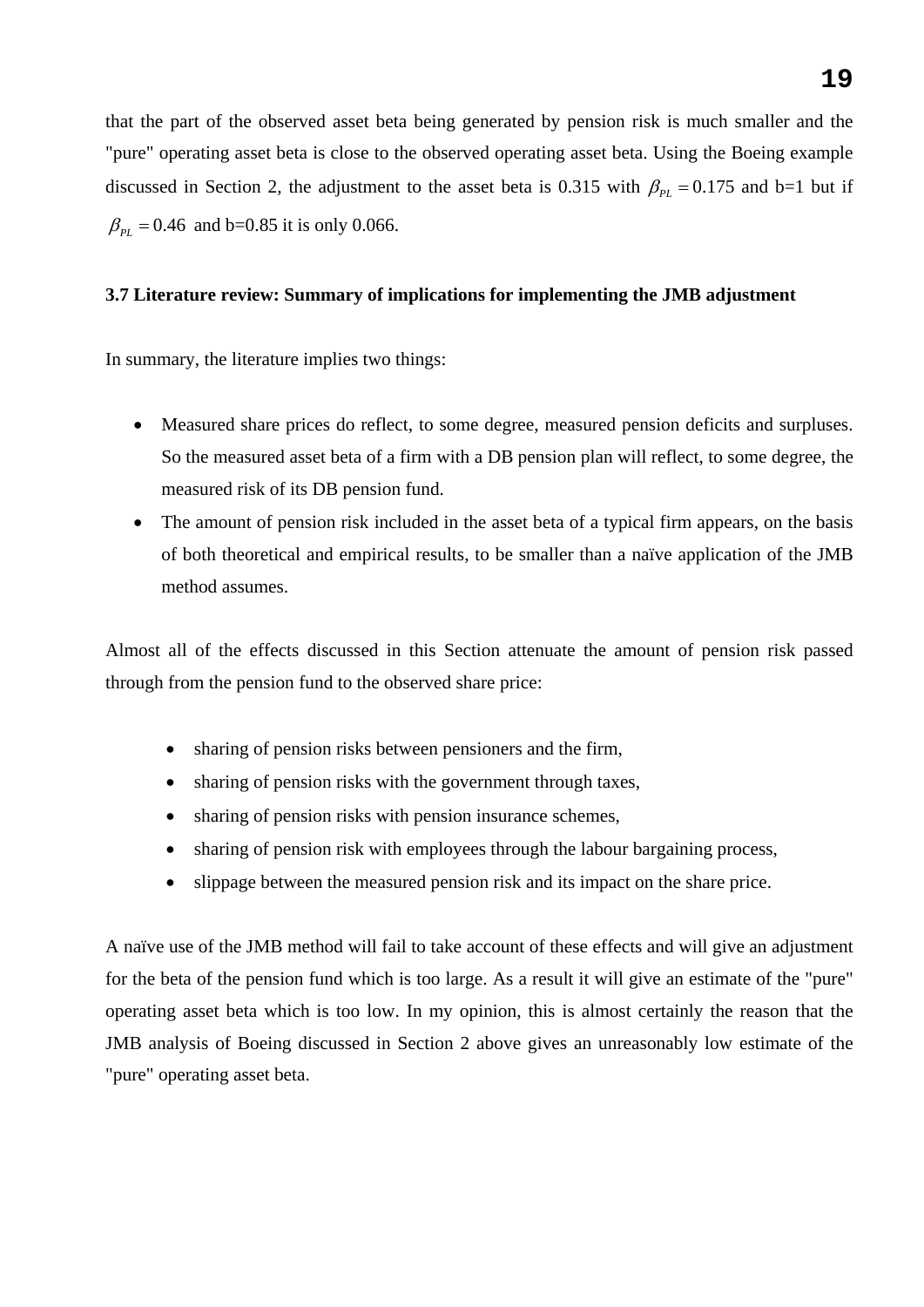For regulated firms there is an additional complication. If the stock market expects some of the pension fund risk to be passed to customers via the regulatory process, that will also reduce the amount of pension risk which shows up in the measured asset beta. In the extreme case where the market expects that regulation will allow all pension fund risk to be passed to customers, then no adjustment of the JMB type should be made and it would be an error to include such an adjustment in the cost of capital calculation.

Unfortunately, the literature does not provide definitive answers to three key questions involved in applying the JMB method to adjust the asset betas of UK regulated firms:

- What assumption about  $\beta_{PL}$  should be used?
- How much of the pension fund risk should be assumed to pass through to the measured asset beta?
- How does regulation affect the amount of pension fund risk reflected in the measured asset beta of a UK regulated firm with a DB fund?

In the next Section I attempt to apply the JMB method to adjust the asset betas of some regulated UK firms and discuss these implementation issues in more detail.

# **4. Analysis of a sample of UK regulated companies**

To investigate the practicality of applying something like the JMB adjustment to UK regulated firms, Ofcom have asked me to attempt to apply it to BT, National Express, National Grid, Scottish and Southern, Severn Trent, Stagecoach, United Utilities. These are all large regulated companies with traded shares and DB pension fund. Therefore they provide a varied sample on which to test the practicality of the method. In this section I give the results of the analysis and discuss various issues which arise in implementing the method.

# **4.1 Naïve application of the JMB method**

As the starting point of the analysis I first apply the naïve version of the JMB method in the way they advocate. The base case assumptions are given below. The latest annual reports used are the latest available as of the writing of this report in July 2009.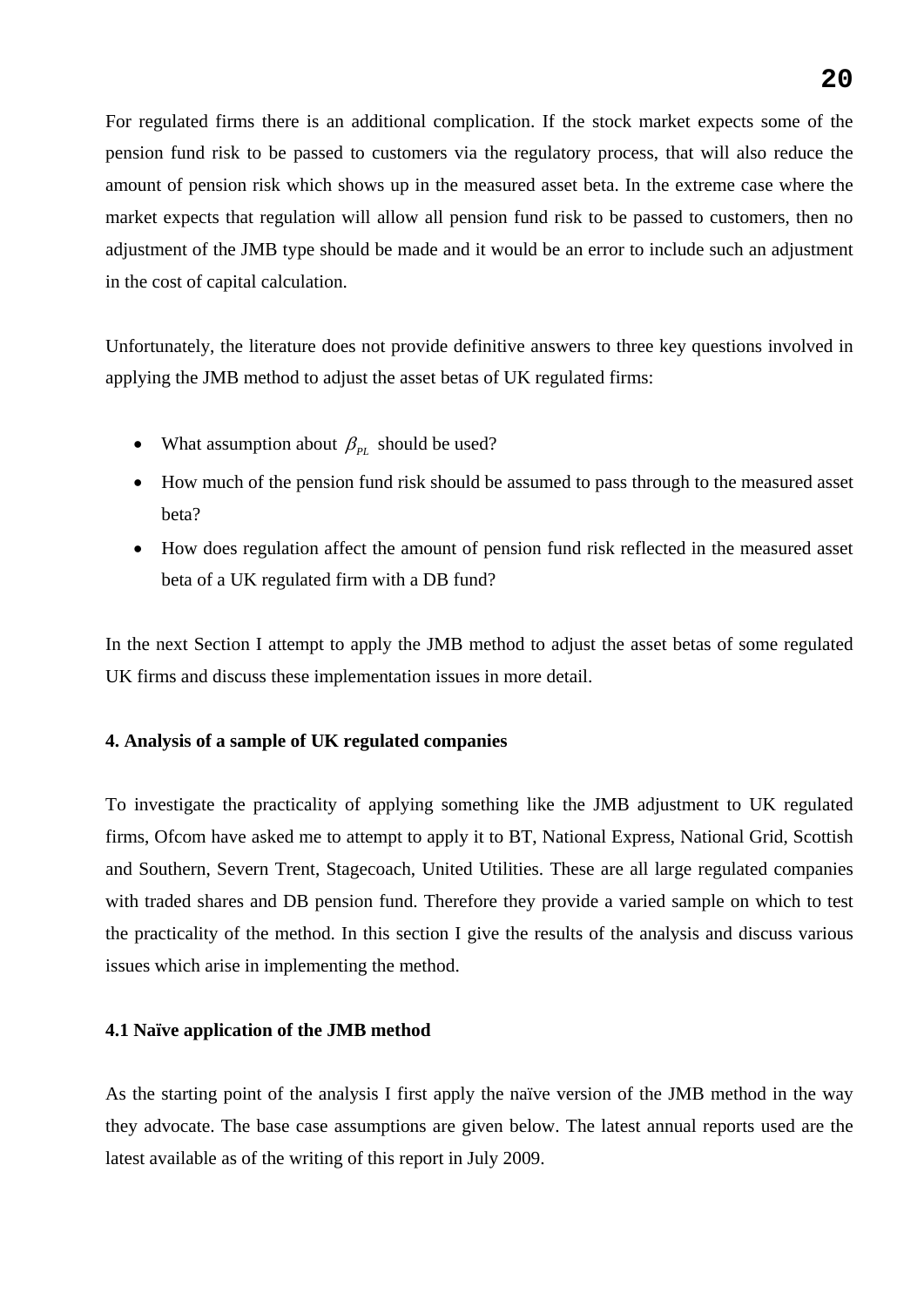- E: Market Capitalization at 30 June 2009 from DataStream.
- D: Where available, market value of Net Debt, otherwise book value of Net Debt.
- Leverage: Average of last two years.
- $\beta_E$ : Calculated using 2 years of daily data vs the FTSE All Share Index ending on 30 June 2009.
- $\beta_D$ : 0.175 if the credit rating is A or above, 0.25 if the rating is BBB.
- $\beta_{PA}$ : Calculated based on the breakdown of pension assets disclosed in the latest annual report, assuming betas of 1.0 for equity, 0.175 for debt, 0.006 for alternate assets, and 0.15 for property.
- $\beta_{PL}$  : 0.175
- PA: Pension asset value from the latest annual report.
- PL: Pension liability (obligation) value from the latest annual report.

Table 2 shows the inputs to the JMB calculation. Table 3 shows the result of applying the naïve JMB adjustment using these assumptions.

This calculation is not intended to represent my best guess of the asset betas of these companies or of the correct adjustment for the pension fund. It is simply a starting point for the discussion which follows in this Section, where I discuss whether there is a robust procedure that can be used to make an adjustment for the pension fund. This starting point is chosen to reflect the assumptions JMB advocate and Ofcom's preferred method of estimating equity betas, two years of daily data.

| Table 2: Inputs to base case calculation of the naïve JMB adjustment |  |  |  |  |
|----------------------------------------------------------------------|--|--|--|--|
|----------------------------------------------------------------------|--|--|--|--|

|                                   | E.        | D                   | Beta F | Beta D | <b>PA</b>                          | PI       | OA                                 | Beta PA | Beta PL |
|-----------------------------------|-----------|---------------------|--------|--------|------------------------------------|----------|------------------------------------|---------|---------|
| <b>BT GROUP</b>                   | 11.140.42 | 7.081.83            | 0.88   |        | 0.25 29,353.01 33,326.00 22,195.24 |          |                                    | 0.41    | 0.175   |
| NATIONAL EXPRESS                  | 933.65    | 718.14              | 0.87   | 0.25   | 849.60                             | 957.10   | 1.759.29                           | 0.70    | 0.175   |
| NATIONAL GRID                     |           | 17.628.39 18.374.54 | 0.70   |        |                                    |          | 0.18 14.797.00 16.000.00 37.205.93 | 0.52    | 0.175   |
| <b>SCOT.&amp; SOUTHERN ENERGY</b> | 11.748.69 | 3.557.13            | 0.66   | 0.18   | 1.786.80                           |          | 1.929.80 15.448.82                 | 0.45    | 0.175   |
| <b>SEVERN TRENT</b>               | 2.944.99  | 3.438.97            | 0.66   | 0.18   | 1.075.00                           | 1.308.00 | 6.616.96                           | 0.59    | 0.175   |
| STAGECOACH GROUP                  | 1.121.68  | 376.26              | 0.86   | 0.25   | 1.474.60                           | 1.432.10 | 1.455.44                           | 0.72    | 0.175   |
| UNITED UTILITIES GROUP            | 4.837.05  | 3.687.66            | 0.67   | 0.25   | 1.483.80                           | 1.696.90 | 8.737.81                           | 0.63    | 0.175   |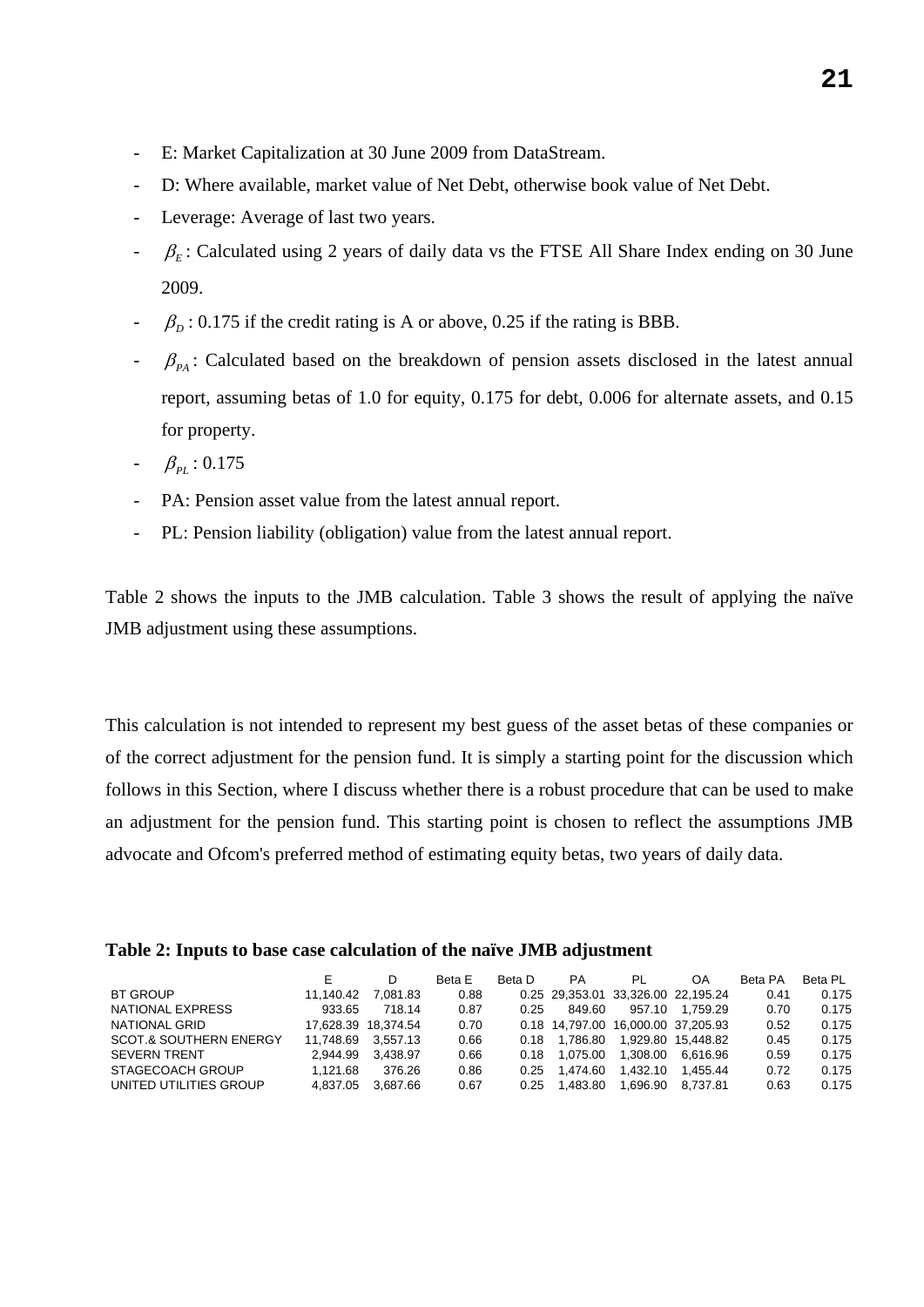The results in Table 3 show that the naïve JMB adjustment using  $\beta_{PL} = 0.175$  can be large for these companies. In particular, the adjustment for BT is very large because the gross value of its pension fund is very high relative to its operating assets. According to this calculation, its pension assets have a relatively low beta (0.41). Hence the difference between the beta of the assets of its pension fund and the beta of the pension fund liabilities is smaller than for the other firms. However, BT has a pension fund which has a very large gross value relative to its operating assets. Even with a relatively small difference in the betas of the assets and liabilities of the pension fund, the large gross value of the pension fund results in a large adjustment from the observed conventional asset beta to the adjusted "pure" operating asset beta. The Stagecoach Group also has a large adjustment, for a slightly different reason. Its pension fund is not as large as the BT fund, relative to its operating assets. However, the estimated beta of its pension assets is higher, at 0.72, resulting in an adjustment to its beta even larger than that for BT.

|  |  | Table 3: Result of the naïve JMB adjustment applied to base case assumptions |
|--|--|------------------------------------------------------------------------------|
|  |  |                                                                              |

|                                   | <b>Net</b>   | Conventional | Adjusted   |            |
|-----------------------------------|--------------|--------------|------------|------------|
|                                   | Pension beta | Asset beta   | Asset beta | Adjustment |
| <b>BT GROUP</b>                   | 0.34         | 0.64         | 0.24       | $-0.39$    |
| <b>NATIONAL EXPRESS</b>           | 0.26         | 0.60         | 0.32       | $-0.28$    |
| <b>NATIONAL GRID</b>              | 0.13         | 0.43         | 0.29       | $-0.14$    |
| <b>SCOT.&amp; SOUTHERN ENERGY</b> | 0.03         | 0.55         | 0.51       | $-0.04$    |
| <b>SEVERN TRENT</b>               | 0.06         | 0.40         | 0.32       | $-0.08$    |
| <b>STAGECOACH GROUP</b>           | 0.54         | 0.71         | 0.17       | $-0.53$    |
| UNITED UTILITIES GROUP            | 0.07         | 0.49         | 0.40       | $-0.08$    |

For BT and Stagecoach the result of the large adjustment is an implausibly low estimate of the "pure" operating asset beta. For instance, the adjusted asset beta of 0.24 for BT is not a credible estimate of the true beta of its operating assets. For the reasons discussed in the previous Section, the naïve version of the JMB method combined with a low estimate of the beta of the pension liabilities gives too large an adjustment and, consequently, too low an estimate of the "pure" operating asset beta. For the other companies in Table 3 the size of the adjustment is smaller, but still material.

Because it gives inherently implausible results for some companies and also because the literature discussed in the previous Section suggests that it involves unrealistic assumptions, I do not advocate the naïve version of the JMB method. Therefore, I now examine the impact of the various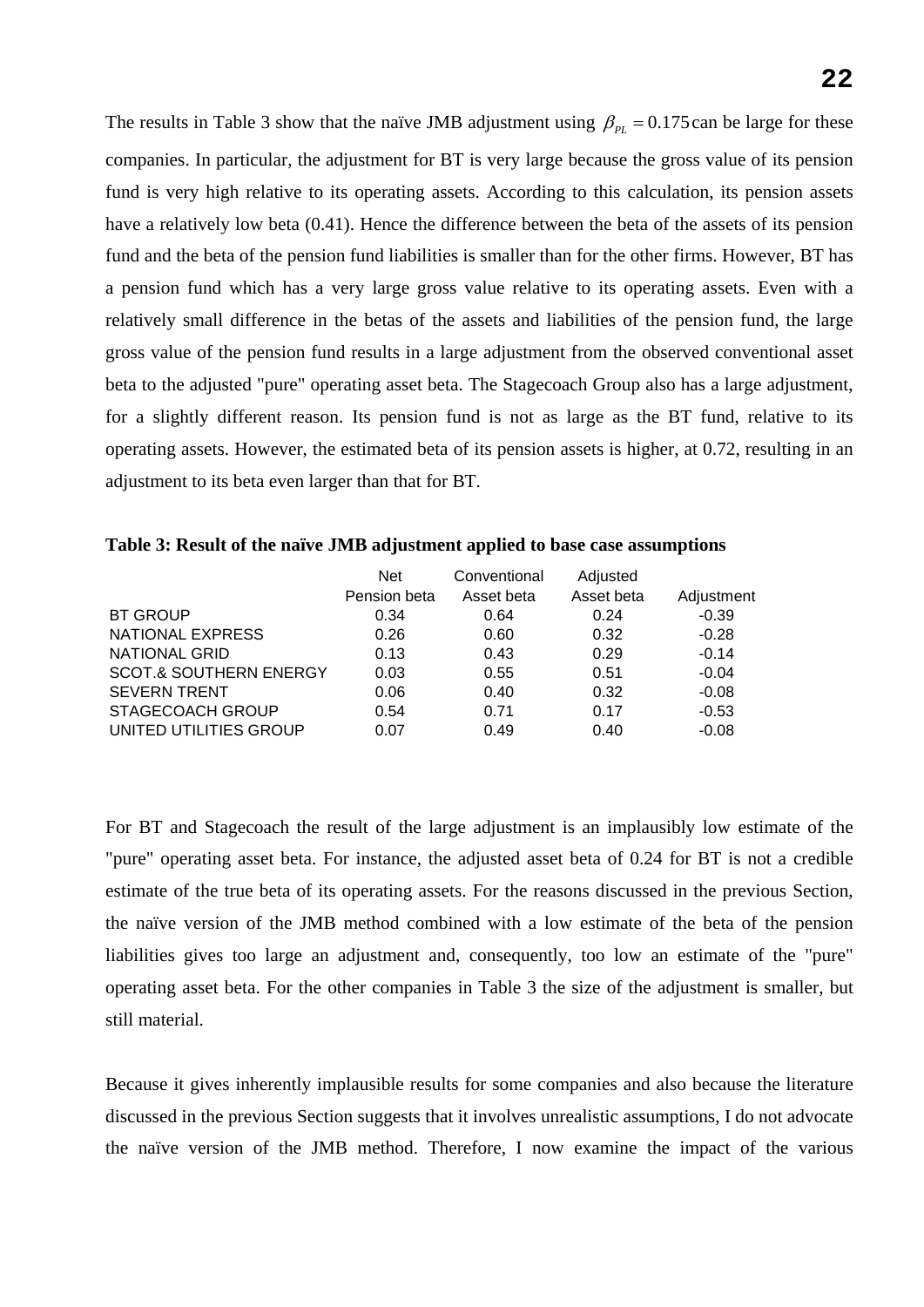assumptions which go into the JMB formula and consider whether there is an adapted version of the method that can be used as a robust way of adjusting the observed asset betas of these companies for the risks of their pension plans.

#### **4.2 Sensitivity analysis**

In this Section I vary the inputs to the JMB formula to see which assumptions are critical. Table 4 shows the effect on the size of the adjustment of changing certain assumptions. Using BT as an example, the first row of Table 4 shows a value of -0.39, the adjustment required to go from the observed conventional asset beta (0.64) to the pure" operating asset beta (0.24) given in the final column of Table 3. Each other row of Table 4 shows the size of this adjustment when one of the base case assumptions is changed.

The first panel of Table 4 shows the effect of using different methods of estimating the conventional asset beta: using 5 years of monthly data to estimate the equity beta, using 1 year of daily data to estimate the equity beta, using 2 years of weekly data to estimate the equity beta, using  $\beta_p = 0.2$  if the credit rating is A or above and 0.3 if the rating is BBB, and using the latest leverage ratio rather than the average over two years. For instance, if 5 years of monthly data are used to estimate the equity beta of BT, rather than 2 years of daily data, the adjustment changes from -0.39 to -0.42, which is well within any margin of error. None of the changes in the first panel make a material difference to the size of the JMB adjustment. Therefore, it is possible (fortunately) to separate discussion of the size of the adjustment for the pension fund from discussion of the correct way to estimate the conventional asset beta. Hence in what follows I make no comments on the normal issues which are debated in cost of capital estimation and focus only on the size of the adjustment required for the presence of the DB pension fund.

**Table 4: Sensitivity analysis of the JMB adjustment required to convert the observed conventional asset beta into a "pure" operating asset beta**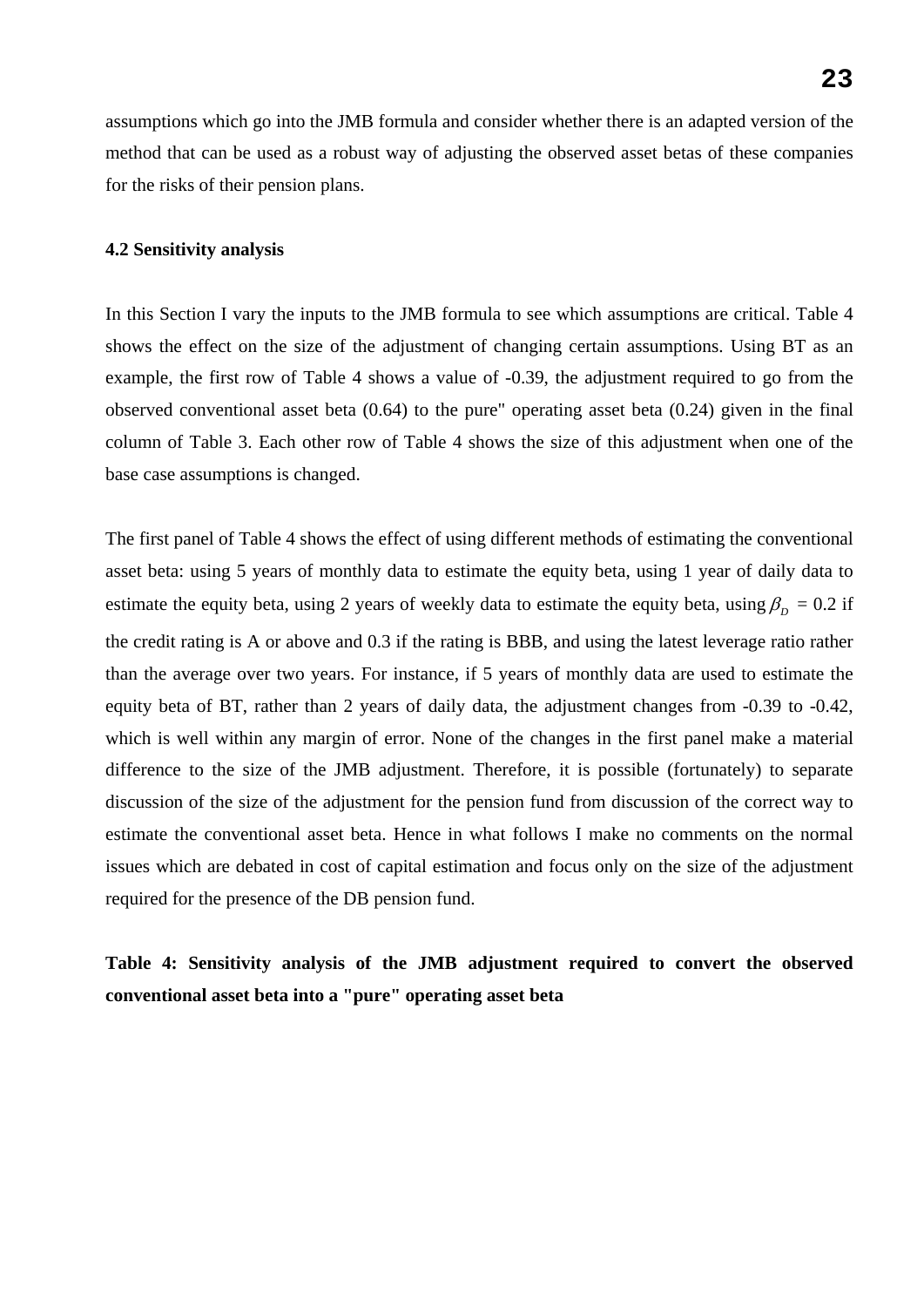| <b>Adjustment</b>                                                              | <b>BT GROUP</b> | <b>NATIONAL</b><br><b>FXPRESS</b> | NATIONAL<br>GRID | SCOT.&<br><b>STHERN</b><br><b>ENERGY</b> | <b>SEVERN</b><br><b>TRENT</b> | <b>STAGE</b><br>COACH<br>GROUP | UNITED<br><b>UTILITIES</b><br>GROUP |
|--------------------------------------------------------------------------------|-----------------|-----------------------------------|------------------|------------------------------------------|-------------------------------|--------------------------------|-------------------------------------|
| Base Case                                                                      | $-0.39$         | $-0.28$                           | $-0.14$          | $-0.04$                                  | $-0.08$                       | $-0.53$                        | $-0.08$                             |
| Changing inputs to Conventional Asset Beta                                     |                 |                                   |                  |                                          |                               |                                |                                     |
| Equity Beta 5Y Monthly                                                         | $-0.42$         | $-0.32$                           | $-0.14$          | $-0.04$                                  | $-0.07$                       | $-0.53$                        | $-0.08$                             |
| Equity Beta 1Y Daily                                                           | $-0.39$         | $-0.28$                           | $-0.15$          | $-0.04$                                  | $-0.07$                       | $-0.54$                        | $-0.08$                             |
| Equity Beta 2Y Weekly                                                          | $-0.38$         | $-0.29$                           | $-0.15$          | $-0.04$                                  | $-0.08$                       | $-0.53$                        | $-0.09$                             |
| Higher Debt Beta                                                               | $-0.40$         | $-0.28$                           | $-0.14$          | $-0.04$                                  | $-0.08$                       | $-0.53$                        | $-0.09$                             |
| Latest Leverage                                                                | $-0.37$         | $-0.27$                           | $-0.14$          | $-0.04$                                  | $-0.07$                       | $-0.54$                        | $-0.08$                             |
| Measurement of PA and PL                                                       |                 |                                   |                  |                                          |                               |                                |                                     |
| 3 Yr Avg PA & PL                                                               | $-0.45$         | $-0.33$                           | $-0.15$          | $-0.04$                                  | $-0.08$                       | $-0.49$                        | $-0.11$                             |
| Measurement of Beta PA & Beta PL                                               |                 |                                   |                  |                                          |                               |                                |                                     |
| Using Beta of MSCI World Index to FTSE ALL share (2 Yr Daily)                  | $-0.27$         | $-0.19$                           | $-0.10$          | $-0.02$                                  | $-0.05$                       | $-0.34$                        | $-0.06$                             |
| Using Beta of MSCI World Index to FTSE ALL share (5 Yr Monthly)                | $-0.37$         | $-0.27$                           | $-0.14$          | $-0.03$                                  | $-0.07$                       | $-0.50$                        | $-0.08$                             |
| Using Beta of Alternate Assets of 1                                            | $-0.66$         | $-0.28$                           | $-0.17$          | $-0.06$                                  | $-0.08$                       | $-0.60$                        | $-0.09$                             |
| Using Beta $PL = 0.46$                                                         | 0.03            | $-0.12$                           | $-0.02$          | 0.00                                     | $-0.02$                       | $-0.25$                        | $-0.03$                             |
| Using Beta of MSCI World Index to FTSE ALL share (2 Yr Daily) & Beta PL = 0.46 | 0.16            | $-0.04$                           | 0.03             | 0.01                                     | 0.01                          | $-0.06$                        | 0.00                                |

The second sensitivity analysis panel in Table 4 shows the effect of using a 3-year average of the pension values, PA and PL, rather than using the latest values. This also makes little difference to the size of the adjustment and I do not discuss measurement of PA and PL further. Even though much debate in the analysis of pensions focuses on the measurement of the value of pension liabilities (PL) this issue is not central to the measurement of the effect being discussed here. What matters is accurate measurement of the beta of pension liabilities ( $\beta_{PL}$ ) not accurate measurement of their value.

The final panel of Table 4 shows the effect of varying the assumptions about  $\beta_{PA}$  and  $\beta_{PL}$ . As discussed above, these are crucial inputs to the JMB method, which the sensitivity analysis confirms. First, I vary the beta of the pension assets by changing the assumption that the equities held in the pension fund have a beta of 1.0 with respect to the FTSE All Share Index. To allow for the effect of international diversification I use instead the beta of the MSCI World Index, measured in sterling, relative to the FTSE All Share Index. Using 2 years of daily data this is 0.71, and with 5 years of monthly data it is 0.95. This lowers  $\beta_{PA}$  and, consequently, reduces the size of the JMB adjustment. In reality, UK pension funds hold equities which have a "home bias" but are somewhat internationally diversified. Therefore, the correct adjustment is likely to be between the two figures given by the assumed equity beta of 1.0 and an assumed equity beta equal to the beta of the MSCI world index.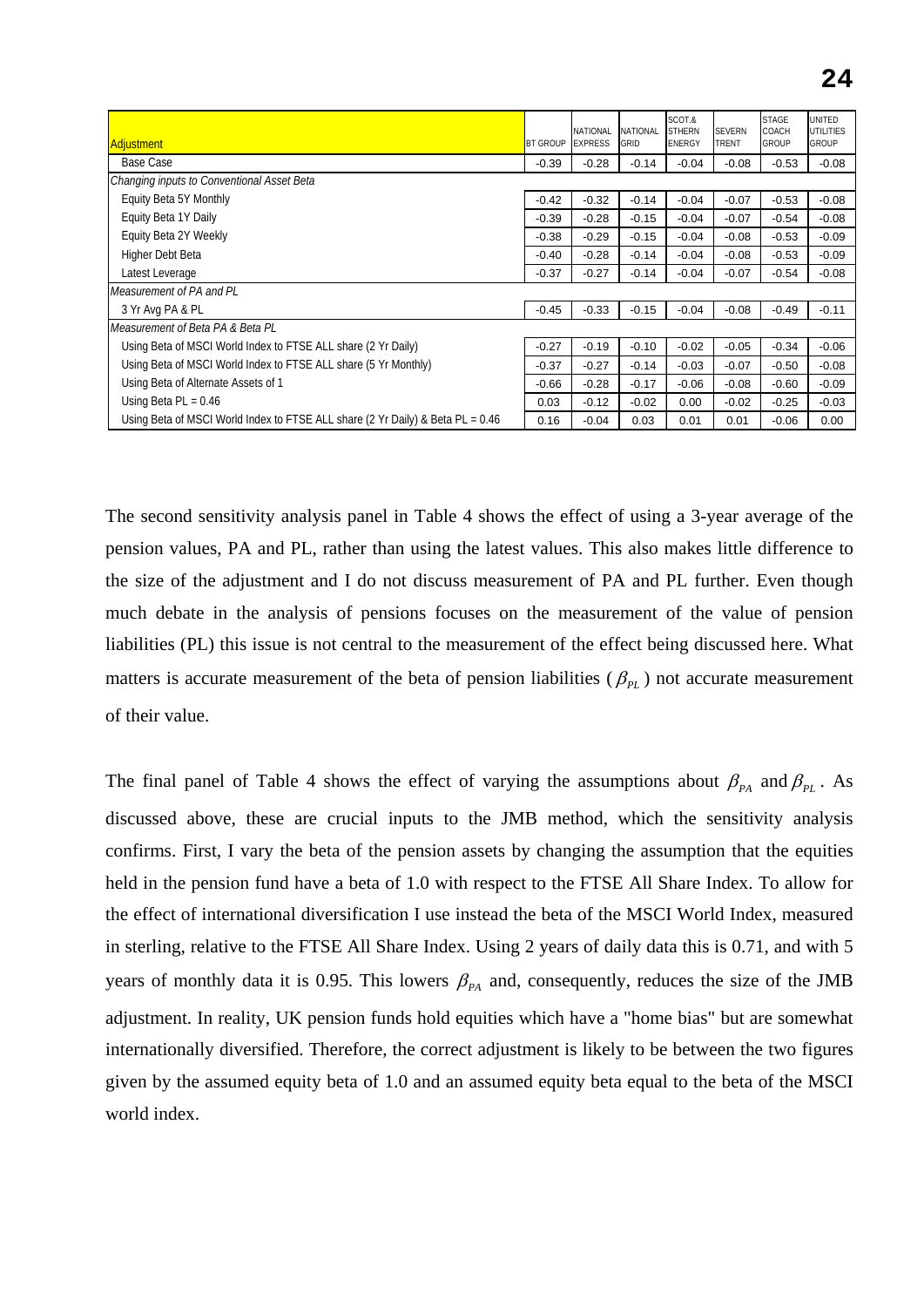The other sensitivity with respect to  $\beta_{PA}$  in Table 4 is to assume that the category "alternate assets" disclosed in the breakdown of pension assets are not cash, as the base case assumes, but other assets with a beta of 1.0. This might be consistent with them consisting of certain types of hedge funds or private equity investments. This assumption raises the absolute size of the adjustment.

Changing these assumptions about  $\beta_{PA}$  all have an effect on the size of the adjustment, but it always remains negative. Therefore, accurate measurement of  $\beta_{PA}$  is important in determining the exact size of the adjustment, but it is not critical in describing its qualitative features. For any realistic level of  $\beta_{PA}$  the "pure" operating asset beta is below the measured asset beta. I discuss the measurement of  $\beta_{PA}$  further in the next subsection.

The next row of the Table investigates the sensitivity to  $\beta_{PL}$ . Changing  $\beta_{PL}$  to 0.46, the alternative assumption employed by JMB, has a major effect on the size of the adjustment. It reduces the adjustment to close to zero for most firms. Thus the most crucial assumption is the level of  $\beta_{PL}$ . However, as I have said in Section 3.6 the level of  $\beta_{PL}$  cannot be clearly determined from the JMB analysis. I discuss the estimation of  $\beta_{PL}$  in more detail in Section 4.4 below.

The final row of the table shows the assumption  $\beta_{PL} = 0.46$  combined with a globally diversified portfolio of equities. In this case, the adjustment is even reversed in some cases. These assumptions can give  $\beta_{PL}$  greater than  $\beta_{PA}$ .

In summary, sensitivity analysis of the JMB adjustment applied to this sample of UK regulated firms demonstrates:

- The size of the adjustment can be discussed independently of the standard arguments about the correct way to estimate the conventional asset beta.
- If the JMB method is used, the key questions are how to estimate  $\beta_{PA}$  and  $\beta_{PL}$ .

I now discuss each of these in more detail. However, I note that the general question of whether to use the JMB adjustment at all for regulated firms remains. I discuss this further in Section 5.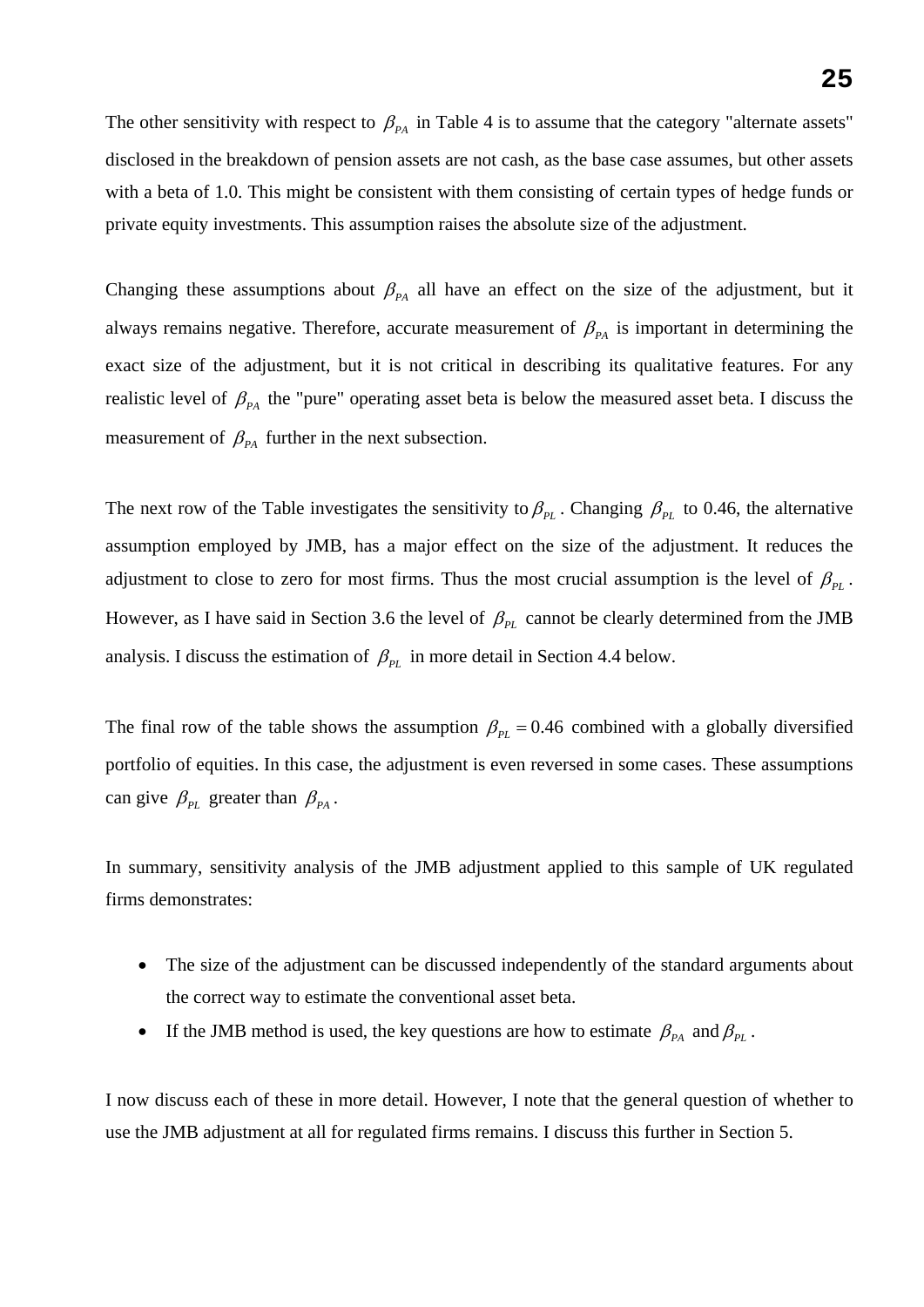#### **4.3 Measurement of**  $\beta_{PA}$

Measurement of  $\beta_{PA}$  using public data is made difficult by not knowing what assets are included in the category "alternate assets" of the pension fund disclosed in published accounts and also how globally diversified is the equity portfolio of the pension fund. It is artificial to devote time to these issues, since they can be resolved as matters of fact by obtaining the actual data from companies if a regulator wishes to use something like the JMB method. However, the broad level of  $\beta_{PA}$  affects the discussion of  $\beta_{PL}$  below, so I conducted a test to check whether the estimates of  $\beta_{PA}$  I am using are broadly correct.

I obtained from the companies' balance sheets the value of their pension assets on each of the last six year balance sheet dates. I matched these to levels of the FTSE All Share index and calculated a beta for each firm using the five years of returns data.<sup>7</sup> Although it is very crude to use only five years of annual returns to measure a beta, the highly diversified nature of the pension fund assets means that this procedure will give a broad indication of  $\beta_{PA}$ . Table 5 shows the result. The first column is the estimates of  $\beta_{PA}$  resulting from this direct estimation method. The second column is the estimate from Table 2, which is based on assumed betas applied to the subclasses of pension assets.

|                                   | <b>Direct</b> | Implied from      |
|-----------------------------------|---------------|-------------------|
|                                   | estimate      | pension breakdown |
| <b>BT GROUP</b>                   | 0.58          | 0.41              |
| NATIONAL EXPRESS                  | 0.55          | 0.70              |
| INATIONAL GRID                    | 0.19          | 0.52              |
| <b>SCOT.&amp; SOUTHERN ENERGY</b> | 0.48          | 0.45              |
| <b>SEVERN TRENT</b>               | 0.63          | 0.59              |
| <b>STAGECOACH GROUP</b>           | 0.17          | 0.72              |
| UNITED UTILITIES GROUP            | 0.72          | 0.63              |
| <b>AVERAGE</b>                    | 0.47          | 0.57              |

| Table 5: Rough check on the level of $\,\beta_{_{PA}}\,$ |  |  |  |  |
|----------------------------------------------------------|--|--|--|--|
|----------------------------------------------------------|--|--|--|--|

 $\overline{a}$ 

The average level of  $\beta_{PA}$  using direct estimation from the disclosed pension fund asset values is 0.47. The level implied by applying betas to the different asset categories within the fund is 0.57. A

 $<sup>7</sup>$  The return for the pension fund assets is not measured accurately by this procedure, because it omits cash flows into or</sup> out of the fund. However, if these are roughly constant over the period, then the beta estimate for the fund will be approximately unbiased.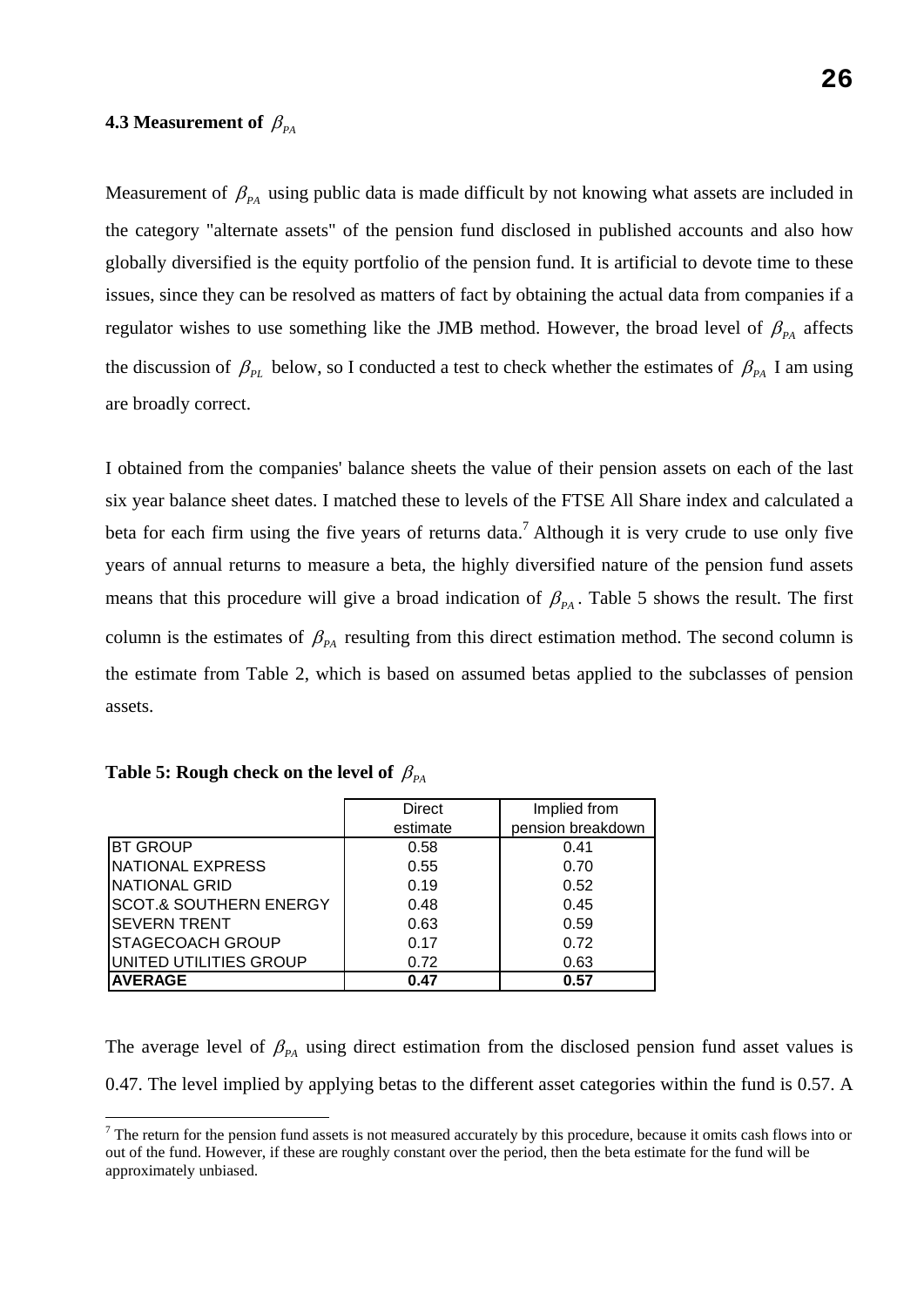likely source of the difference is that the pension breakdown method assumes a beta of 1.0 for the equity portfolio, as discussed above. Since all the equity portfolios of UK pension funds will have some degree of international diversification, it is likely that their actual betas relative to the FTSE All Share Index are lower than 1.0. This will mean that the level of  $\beta_{PA}$  is somewhat lower than that given by the pension breakdown method, as Table 5 broadly confirms.

In what follows, I assume that the beta of the pension assets is broadly around 0.5, but note that the actual value could be resolved as a matter of fact by having access to the details of pension fund assets in any particular instance.

# **4.4 Measurement of**  $\beta_{PL}$

Unlike measurement of the beta of the pension assets, the measurement of  $\beta_{PL}$  is not capable of simple resolution by having access to the details of the pension fund. There are three reasons for this:

- First, the actual beta of the claims held by pensioners is untraded. Therefore its beta cannot be measured directly and must be inferred by analogy with the betas of traded securities.
- Second, as discussed above, the way the pensioners of a DB fund share in the risk of the fund's assets is unclear and very difficult to measure.
- Third, to give an accurate estimate of the "pure" operating asset beta, the value of  $\beta_{PL}$  used should also proxy for risk-sharing in the pension fund by other agents such as tax authorities, as discussed above.

Regarding the first of these issues, measuring the beta of the claim held by the fund's pensioners, actuarial values do not provide an adequate basis for the estimation since they are not clearly markto-market values in any meaningful sense. Also, I am not aware of any traded entities from which this beta can be inferred. Therefore, what is needed is a value of  $\beta_{PL}$  which reflects the characteristics of the pension claim by pensioners and the claims on the pension assets held by agents other than the shareholders and debtholders of the firm. This beta should reflect:

The long-duration of the pension liabilities;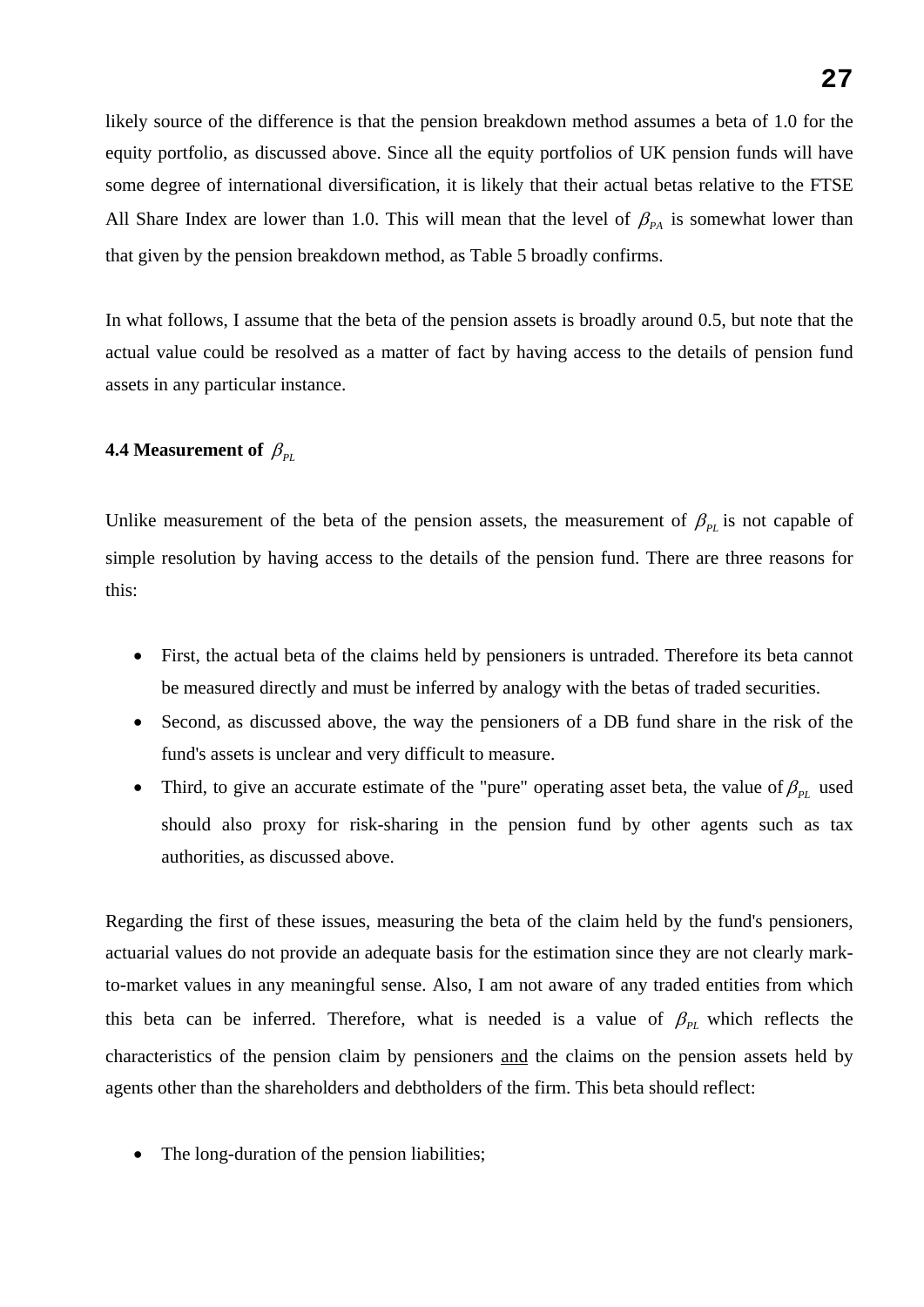- Relationships between expected longevity, expected real wage growth, and the level of the stock market;
- Potential risk-sharing by pensioners in the risk of the pension assets;
- Any sharing in the risk of the pension assets by agents other than pensioners, shareholders, and debtholders.

Much discussion of the risk of pension liabilities focuses on the third of these components. The JMB base case makes the relatively standard assumption that this can be captured by assuming that the pension liabilities have a level of risk equal to corporate debt. That is where the assumption that  $\beta_{PL} = 0.175$  comes from.

Regarding the fact that pension liabilities have a very long duration, JMB note that such claims do not necessarily have a beta of zero, even if they are default-free. In fact, a surprisingly high level of beta for long-duration fixed income securities has been noted by Cornell (1999). The alternative higher estimate which JMB use,  $\beta_{PL} = 0.46$ , is based on a regression of returns from a 30-year Treasury Bond on the equity market using five-years of monthly data. In other words, for the period they look at, even if the pension liabilities had been considered to be default free and just like longterm Treasury Bonds, they would have had a beta of 0.46. This result fluctuates widely over time, as both Cornell and JMB note.

Although JMB use the beta of a long-duration nominal bond to proxy the beta of default-free DB pension liabilities, it is arguable that an index-linked bond is a better proxy. Therefore, I ran a 60 month regression of the returns to the UK Treasury 2% Index-linked Gilt of 2035 on the FTSE All Share Index. For the period up to 30 June 2009 the beta was 0.33. However, this result is highly sensitive to the period of data chosen, and also to the method of measurement. Figure 1 shows the betas of this index-linked bond using different data windows and also using 2-years of daily data rather than 5-years of monthly data. The 5-year monthly estimate fluctuates widely, and the 2-year daily estimate is completely different.

Thus even if the pension liabilities are considered to be default-free and even if there is no other risk-sharing in the risk of the pension fund, it is difficult to estimate the beta of the pension liabilities in a way which takes account of their very long duration. This difficulty is complicated further by the fact that the present value of DB pension liabilities will rise in value when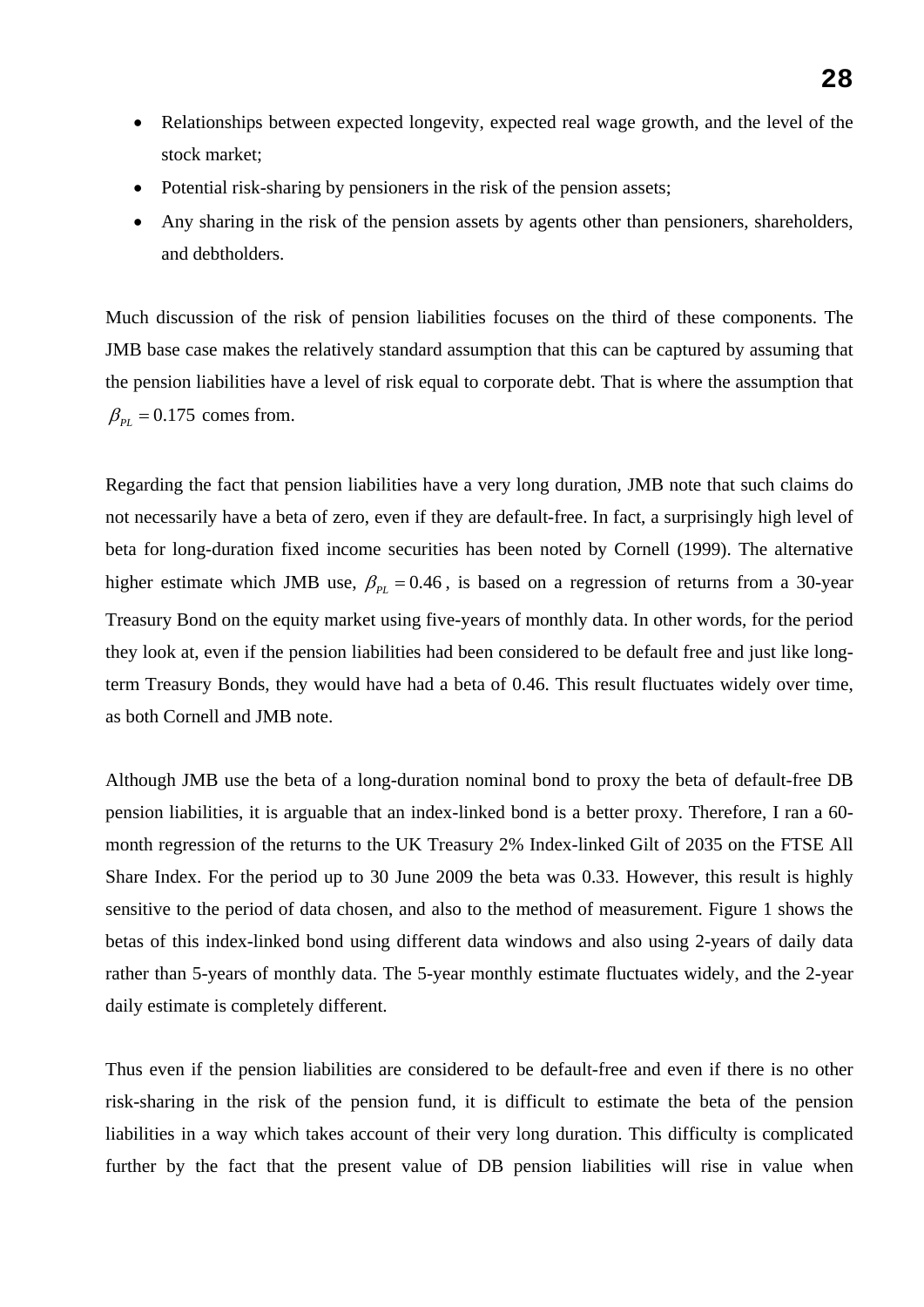expectations of longevity rise unexpectedly and when expectations of real wage growth rise unexpectedly. Both of these are likely to be correlated with the level of the stock market. There is, to my knowledge, no simple way of adjusting the beta of pension liabilities for this effect.



**Figure 1: Beta of UK Treasury 2% Index-linked Gilt of 2035 on the FTSE All Share Index** 

Finally, even if it were possible to get a good estimate of the beta of the pension liabilities which allows for both credit risk and their long duration, it would also be necessary to include in  $\beta_{PL}$  the effect of risk-sharing by other agents in the risk of the pension fund assets. As discussed extensively above, this is almost impossible to quantify accurately. Combined with the other uncertainties about  $\beta_{PL}$ , this means that it is almost impossible to obtain an accurate determination of  $\beta_{PL}$  for the purpose of implementing the JMB method.

Given these difficulties, the only realistic approach would be to adopt an estimate of  $\beta_{PL}$  based on the type of empirical analysis given in the JMB paper. However, as discussed above, their empirical analysis produces such a wide range of possible values for  $\beta_{PL}$  that it does not help. Therefore, accurate measurement of  $\beta_{PL}$  to reflect all the factors required to implement the JMB adjustment is virtually impossible. Without a definitive empirical approach to infer the level of  $\beta_{PL}$  from the way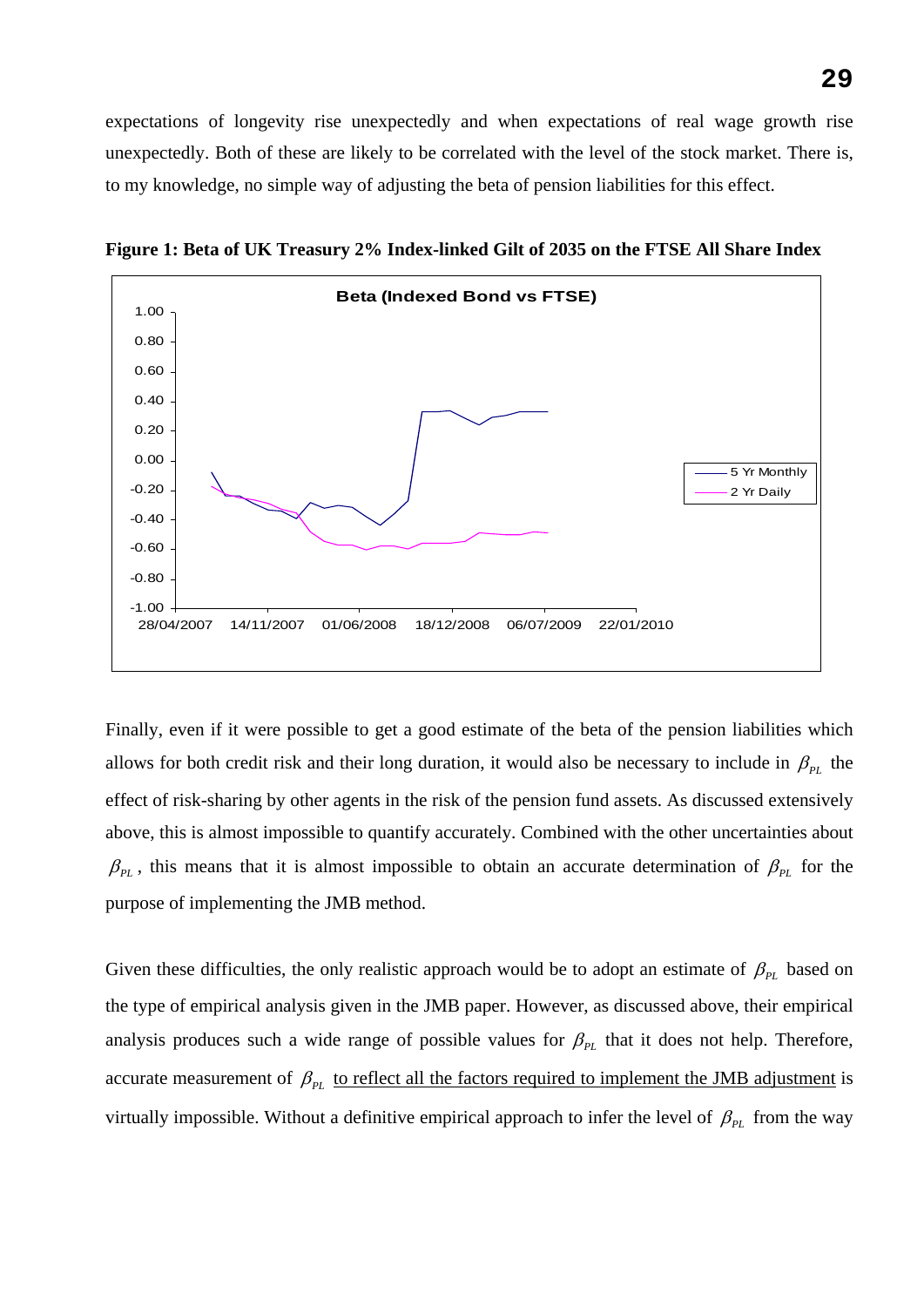that DB pension risk actually affects measured asset betas, there is no robust method of measuring  $\beta_{PL}$  for this purpose.

#### **4.5 Other evidence**

There is one implication of the JMB analysis which has not, to my knowledge, been investigated in the literature. If the existence of a DB pension fund influences the equity beta of a firm, it should also influence other statistical properties of the firm's share price. In particular, it should raise the  $R<sup>2</sup>$ between the company's return and the stock market return. The reason is as follows. Risk emanating from the pension plan is likely to have far a far smaller company-specific component than risk emanating from the operating business. The pension fund risk is generated by a diversified portfolio of securities, which has little specific risk. Therefore, risk emanating from the pension fund will have a high correlation with the market. As a result, a company with a large DB plan will have a lot of risk with a high correlation with the market and its share price behaviour should reflect that.

If the naïve version of the JMB adjustment is correct, the effect of a large DB plan on the  $R^2$  of a firm's share price should be considerable. For instance, BT has a pension plan of about £30billion gross value and a firm value (debt plus equity) of about £18 billion. As Table 2 above has shown, the naïve version of the JMB adjustment implies that more than half of BT's share price risk is coming from its pension fund. If this were true, then given the highly diversified nature of pension fund risk the  $R^2$  of BT's share price with the stock market should be very high. To investigate whether this is the case I obtained from the London Business School Risk Measurement Service, April-June 2009, estimates of the  $R^{2}$ 's of the FTSE 100 and FTSE 30 companies. I compared these with the  $R^2$  for BT. I use BT because, of the companies discussed above, it has the largest pension fund relative to the value of its operating assets. Table 6 shows the result of this exercise.

Table 6: Comparison of R<sup>2</sup>'s with the FTSE All Share Index

|                   | FTSE 30 Index Stocks | FTSE 100 Index Stocks |
|-------------------|----------------------|-----------------------|
| Average $R^2$     | 27%                  | 28%                   |
| Median $R^2$      | 28%                  | 27%                   |
| BT R <sup>2</sup> | 33%                  | 33%                   |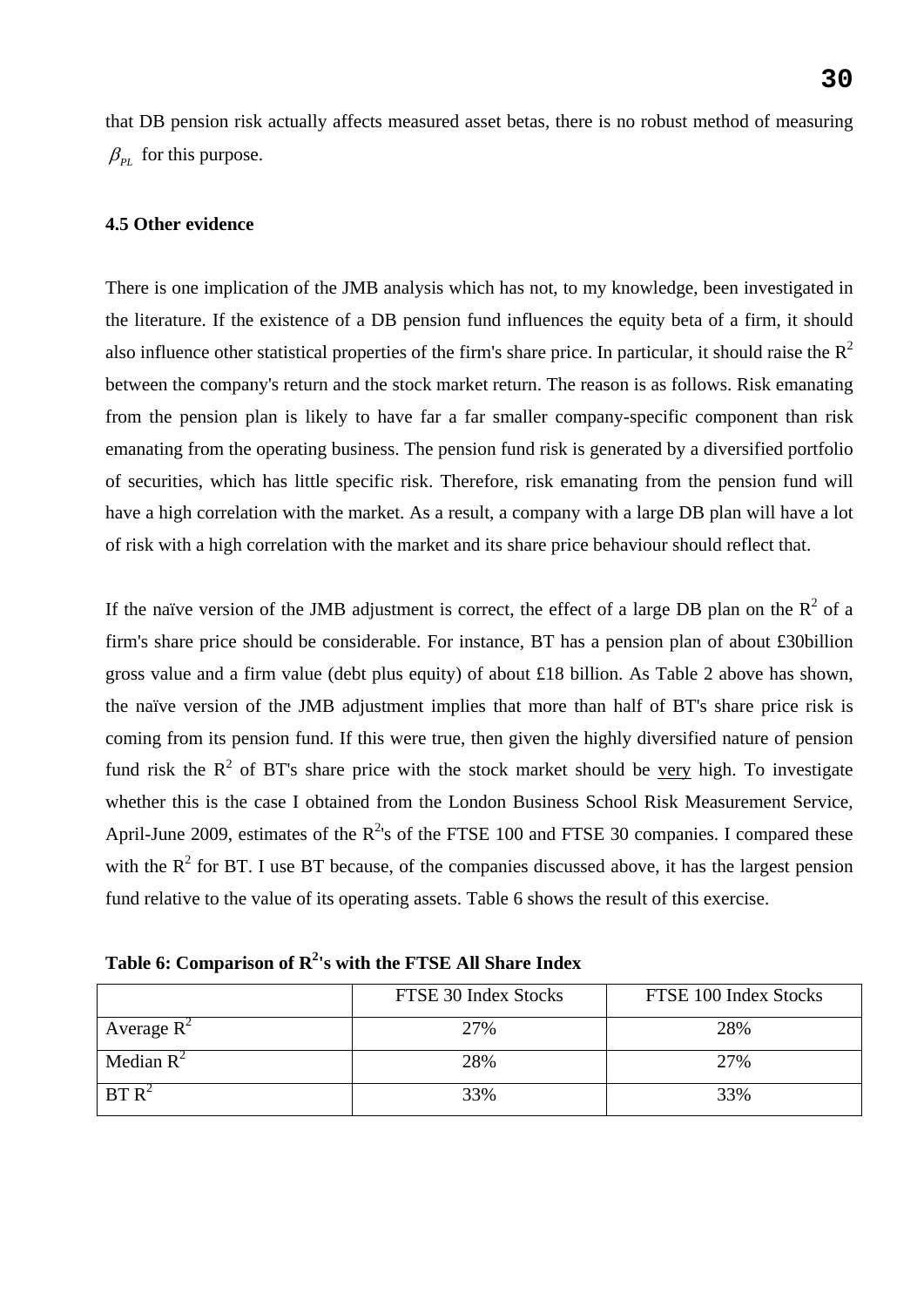Based on these data there is no reason to believe that the systematic risk from BT's very large pension fund is showing up in an abnormally high correlation with the stock market, as the naïve version of the JMB adjustment would imply. BT's correlation with the stock market is somewhat higher than average, but not nearly to the degree that would be implied if a large part of its risk were flowing directly through from its pension fund to its measured equity beta. Given that many of the other companies in the index are more international than BT one might expect its operations anyway to have a higher  $R^2$  with the local market index than the average index constituent. So the evidence that a significant part of BT's observed risk is derived from its pension fund is very weak based on these data.

This result is broadly consistent with the conclusions expressed above: that other risk-sharing mechanisms attenuate the effect of the pension fund on the measured beta, that the market may expect regulation to also reduce the flow-through of pension risk to the share price beta, and that models which attribute all measured beta to the effect of fundamentals are incomplete.

# **4.6 Analysis of a sample of regulated UK companies: Conclusions**

Naïve application of the JMB method to a sample of regulated UK companies gives some potentially large adjustments to get from the observed asset beta to the "pure" operating asset beta. However, as a result it gives some estimates of the "pure" operating asset beta which are inherently implausible. The reason is that the naïve version of the method does not allow for:

- The potentially high level of beta of pension liabilities because of their long duration;
- Sharing in pension fund risk by other agents;
- The effect of regulation attenuating the effect of pension fund risk on measured equity risk;
- Other slippage between pension fund risk and share price response.

In terms of the JMB approach, the first two of these could be captured by using an appropriate value for  $\beta_{PL}$ , but there is no robust viable approach available to obtain such an estimate. The size of the adjustment is very sensitive to  $\beta_{\nu}$ . Furthermore, even if such an estimate could be obtained it would still leave the open questions of how much pension risk the market expects the regulator to pass to customers and the extent to which other slippages undermine the link between the beta of the pension fund and the observed asset beta.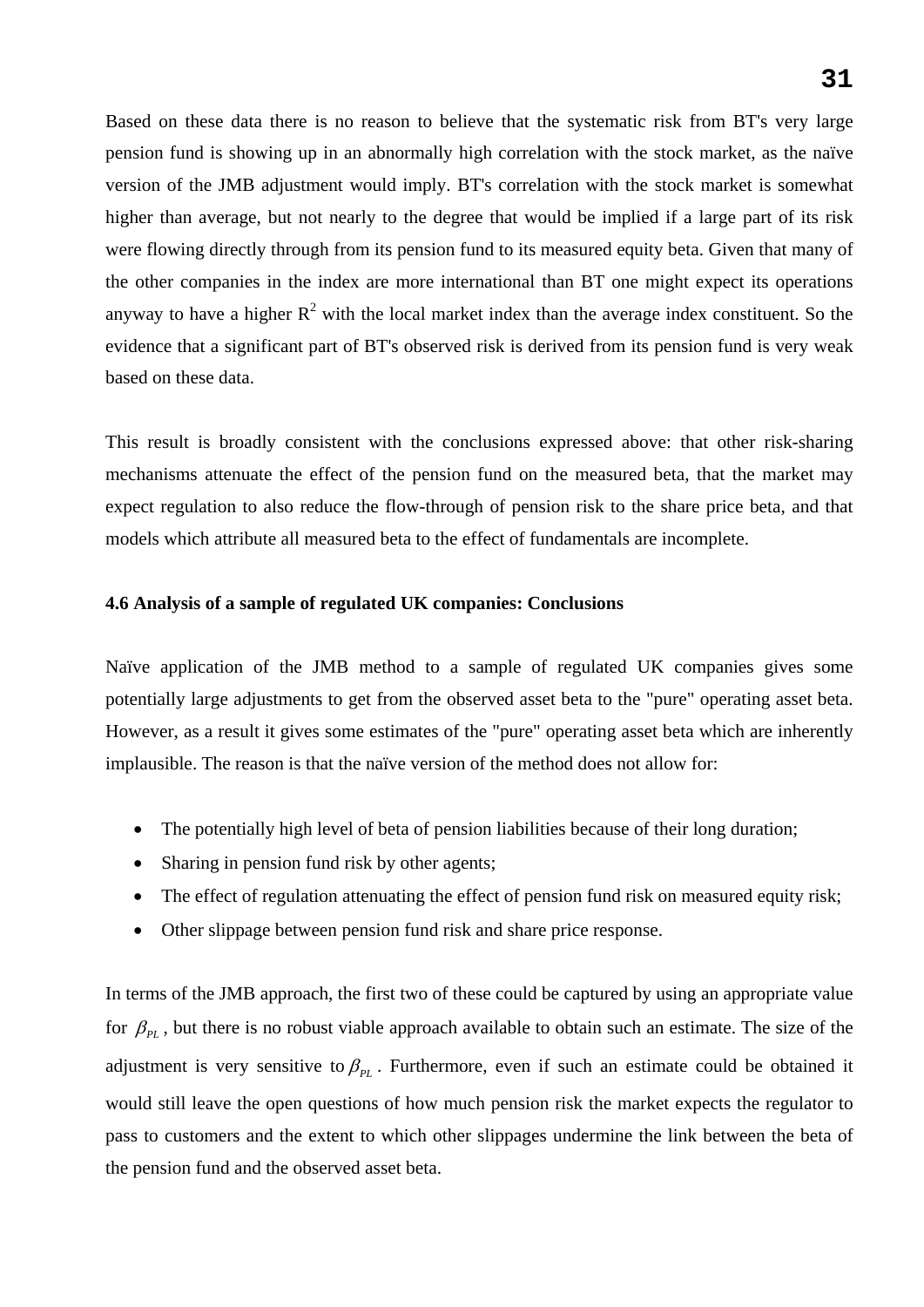Therefore, in my opinion the JMB method cannot be used as a reliable way to adjust observed asset betas in order to obtain "pure" operating asset betas for use in UK regulation. However, there are two positive conclusions of the analysis:

- The size of the adjustment to the asset beta to allow for the risk emanating from the pension fund is largely independent of the method used to estimate the asset beta. Therefore, the size of the adjustment can be debated independently of the standard arguments about how to estimate the asset beta.
- No reasonable set of assumptions gives a result where the "pure" operating asset beta is above the observed conventional asset beta. Therefore, the conventional asset beta may be used as an upper limit of the "pure" operating asset beta.

# **5. Summary and conclusions: Is there a robust way of adjusting the measured cost of capital of UK regulated firms for the risk emanating from their DB pension plans?**

In this section I briefly summarise the analysis and conclusions of the report. The issues are:

- Is it possible to take a conventional asset beta and adjust it for the presence of a DB pension fund to give a robust estimate of the "pure" operating asset beta of a firm?
- If it is not possible to do this, how could one measure such a "pure" operating asset beta?

Regarding the first of these issues I conclude that there is no robust method available. I discuss the second issue below.

An authoritative paper by Jin, Merton, and Bodie (2006) has suggested a method of adjusting the observed asset beta to give a "pure" operating asset beta. However, used in a naïve way their method can result in very large adjustments and implausibly low estimates of the beta which should be applied to the operating assets.

The JMB method assumes that all risk emanating from the pension fund flows directly and immediately through to the shareholders and debtholders of the firm. However, this is inconsistent with other results in the literature, which suggest that part of the risk may be absorbed by other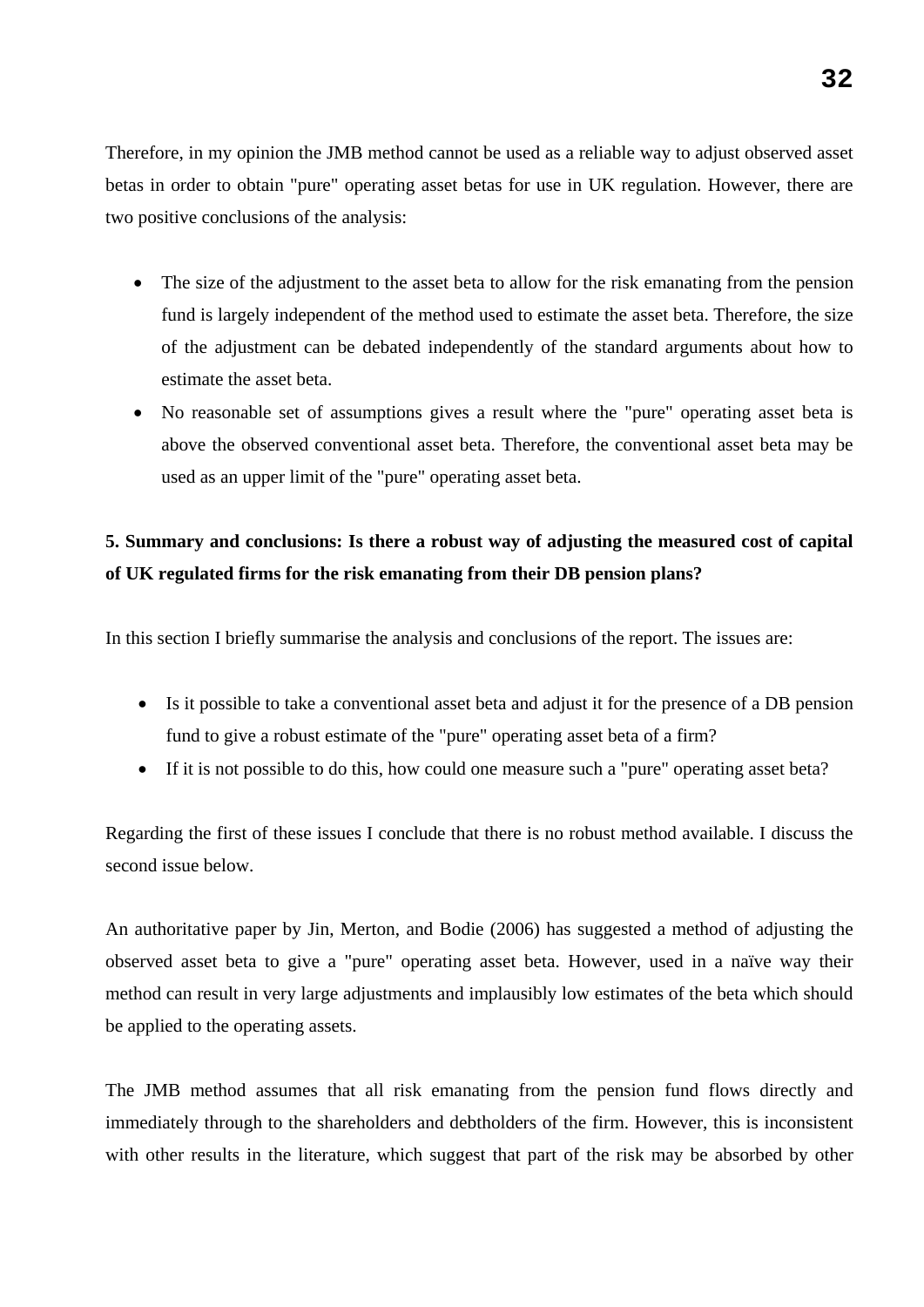agents, such as tax authorities, and modified bargaining between employees and the firm. It is also inconsistent with empirical results which suggest that the link between pension risk and observed share prices may not be as direct as JMB assume. Also, it does not allow for regulation passing part of the risk onto customers of the firm. All of these will operate to attenuate the impact of pension risk on the observed equity beta. They will mean that the naïve version of the JMB adjustment will be too high and the resulting "pure" operating asset beta too low, precisely the effect which is observed.

It is effectively impossible to adapt the JMB method to give a robust method for estimating an adjustment which allows for all the above effects. The influence of each issue is very difficult to measure. In aggregate they present an almost impossible measurement problem. Given these difficulties, the only realistic approach would be to adopt a method based on direct empirical estimation of the effect of pension fund risk on measured asset betas. The key to this approach is determining the beta of the pension liabilities relative to the beta of the pension assets. Unfortunately, the empirical results in the literature do not pin down this assumption. Even if they did, they apply to unregulated firms and so do not answer the question of how regulation itself impacts the relationship between observed asset betas and the "pure" operating asset beta.

In practice, the most one can reliably say based on the JMB method is that all reasonable sets of assumptions give a result where the "pure" operating asset beta is no greater than the observed conventional asset beta. Therefore, the conventional asset beta may be used as an upper limit of the "pure" operating asset beta.

Given the difficulty of adjusting observed asset betas to give a "pure" operating asset beta, it leaves the question of how to estimate a "pure" operating asset beta, if one is required. There is also an issue as to how such an estimate should be used. If a "pure" operating asset beta is required the only robust way of estimating it would be to estimate an industry asset beta for a sample of companies similar to the regulated companies but which do not have DB pension plans. If the regulated company is unique, then this approach is not available and the matter would be almost entirely one of judgement.

Finally, there is the important issue of how a "pure" operating asset beta should be used. This measure applies to a hypothetical entity that does not have a DB pension plan. As discussed in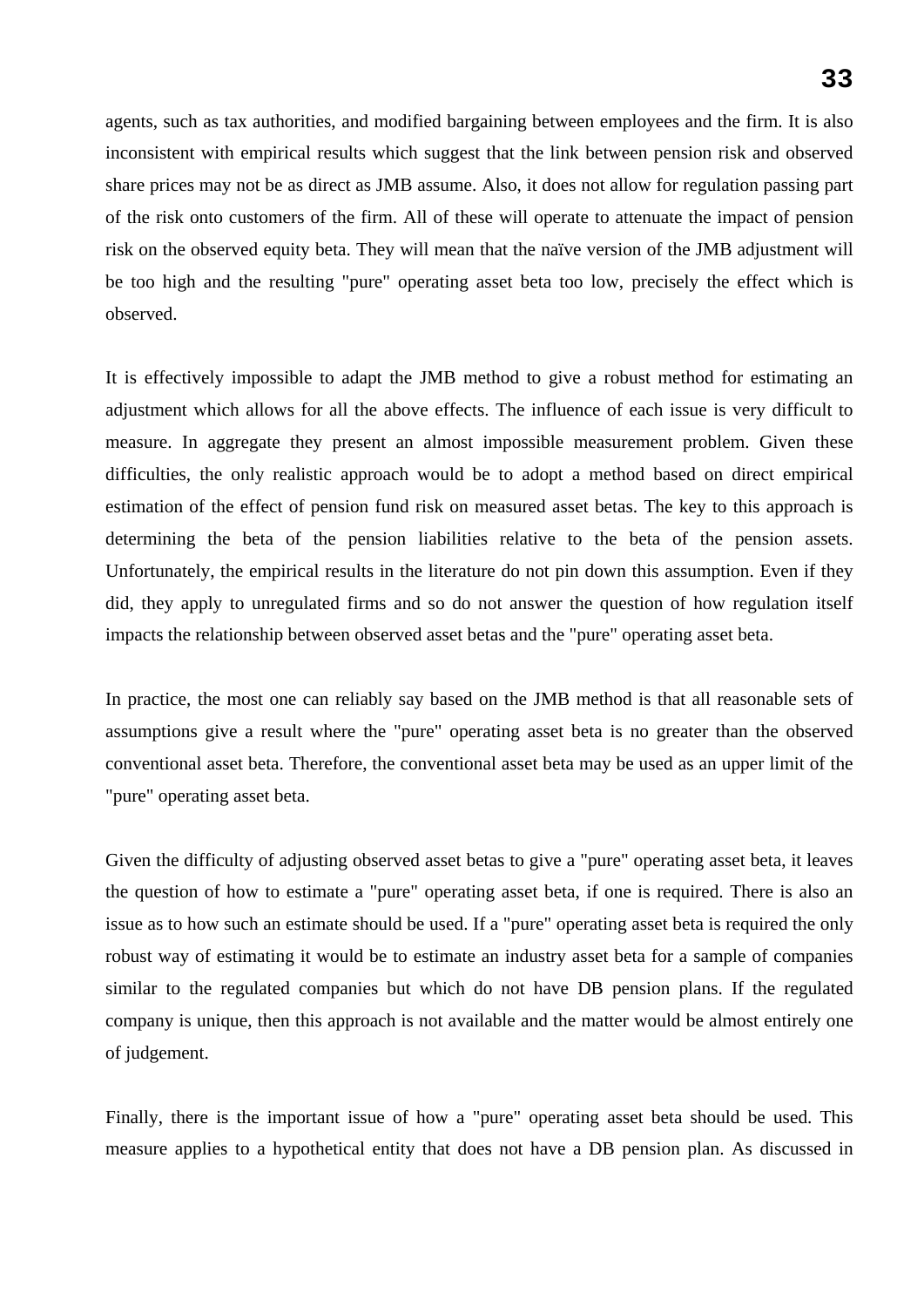Section 3.3 above, the existence of a DB plan will affect the beta of the operations. Therefore, there is an issue of consistency. A cost of capital based on the "pure" operating asset beta must be applied to a set of cash flows and asset values which represent the same assumptions on which it is based. For instance, it would be inconsistent to estimate a cost of capital as if the firm has no pension fund and then apply this to a set of cash flows which include pension fund cash flows. It would be equally inconsistent to apply the "pure" operating cost of capital to a set of cash flows that were implicitly affected by the existence of a DB pension fund because, for instance, the cash flows reflect wage rates that were affected by the DB pension arrangement. Inconsistency in this regard could result either in double-counting or excessive strictness, depending on the nature of the inconsistency.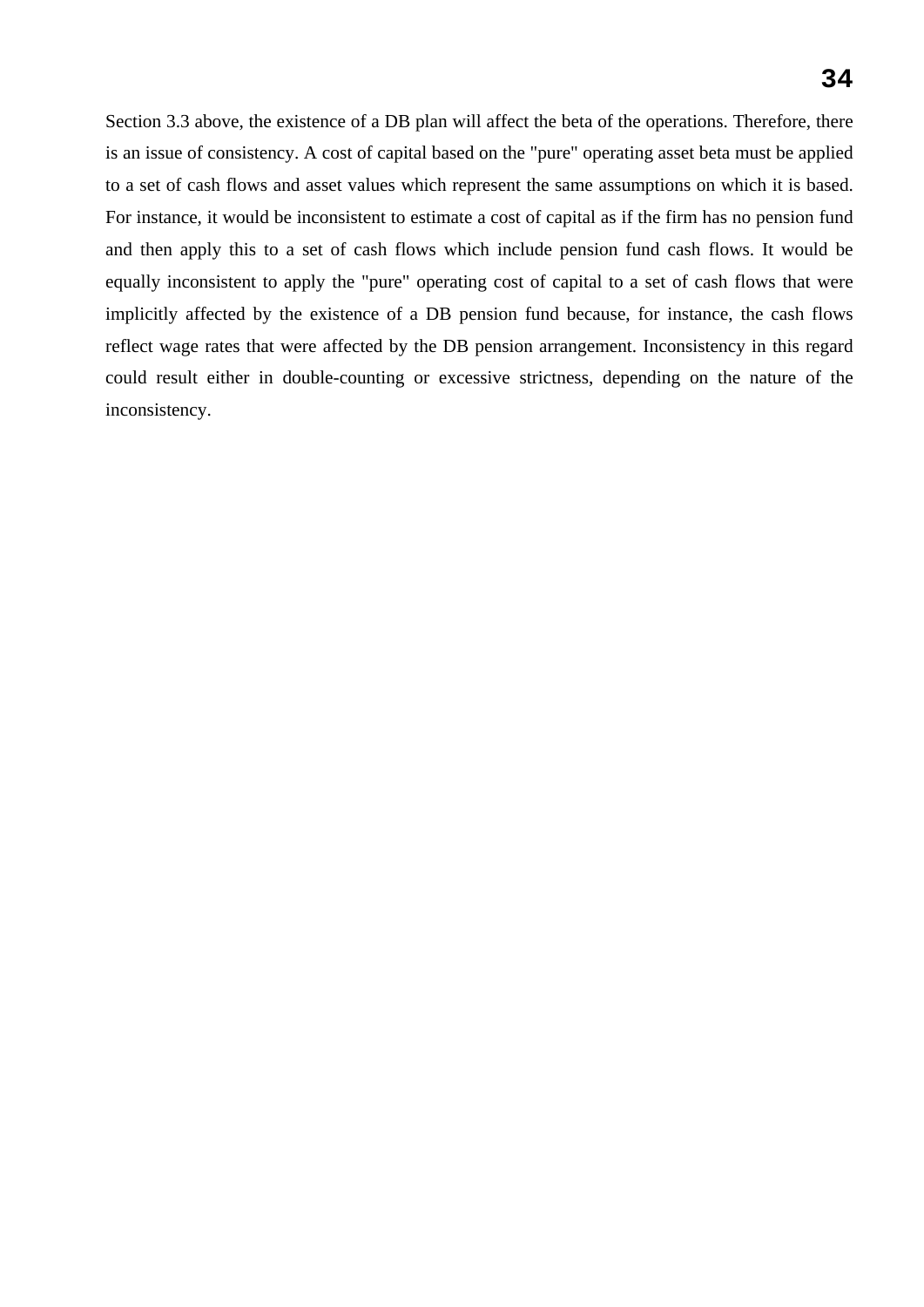#### **References**

Black, Fischer, 1980, The tax consequences of long-run pension policy, *Financial Analysts Journal*, 36.4, 21-28.

Bodie, Zvi, and John B Shoven, eds., 1983, *Financial Aspects of the United States Pension System*, NBER.

Brealey, Richard A, Stewart C Myers, and Franklin Allen, 2008, *Principles of Corporate Finance*, McGraw-Hill, International Edition, ninth edition.

Bulow, Jeremy I, Randall Morck, and Lawrence H Summers, 1987, How does the market value unfunded pension liabilities?, in *Issues in Pension Economics NBER Research Project: Report Series*, Zvi Bodie, John B Shoven, and David A Wise, eds., University of Chicago Press.

Bulow, Jeremy I, and Myron S Scholes, 1983, Who owns the assets in a defined-benefit pension plan?, in *Financial Aspects of the United States Pension System*, Zvi Bodie and John B Shoven, eds., NBER.

Bulow, Jeremy I, Myron S Scholes, and Peter Menell, 1983, Economic implications of ERISA, in *Financial Aspects of the United States Pension System*, Zvi Bodie and John B Shoven, eds., NBER.

Campbell, John Y, and T Vuolteenaho, 2004, Good beta, bad beta, *American Economic Review* 945, 1249-1275.

Cornell, Bradford, 1999, Risk, duration, and capital budgeting: New evidence on some old questions, *Journal of Business* 72.2, 183-200.

Franzoni, Francecsco, and Jose M Marin, 2006, Pension plan funding and stock market efficiency, *Journal of Finance* 61.2, 921-956.